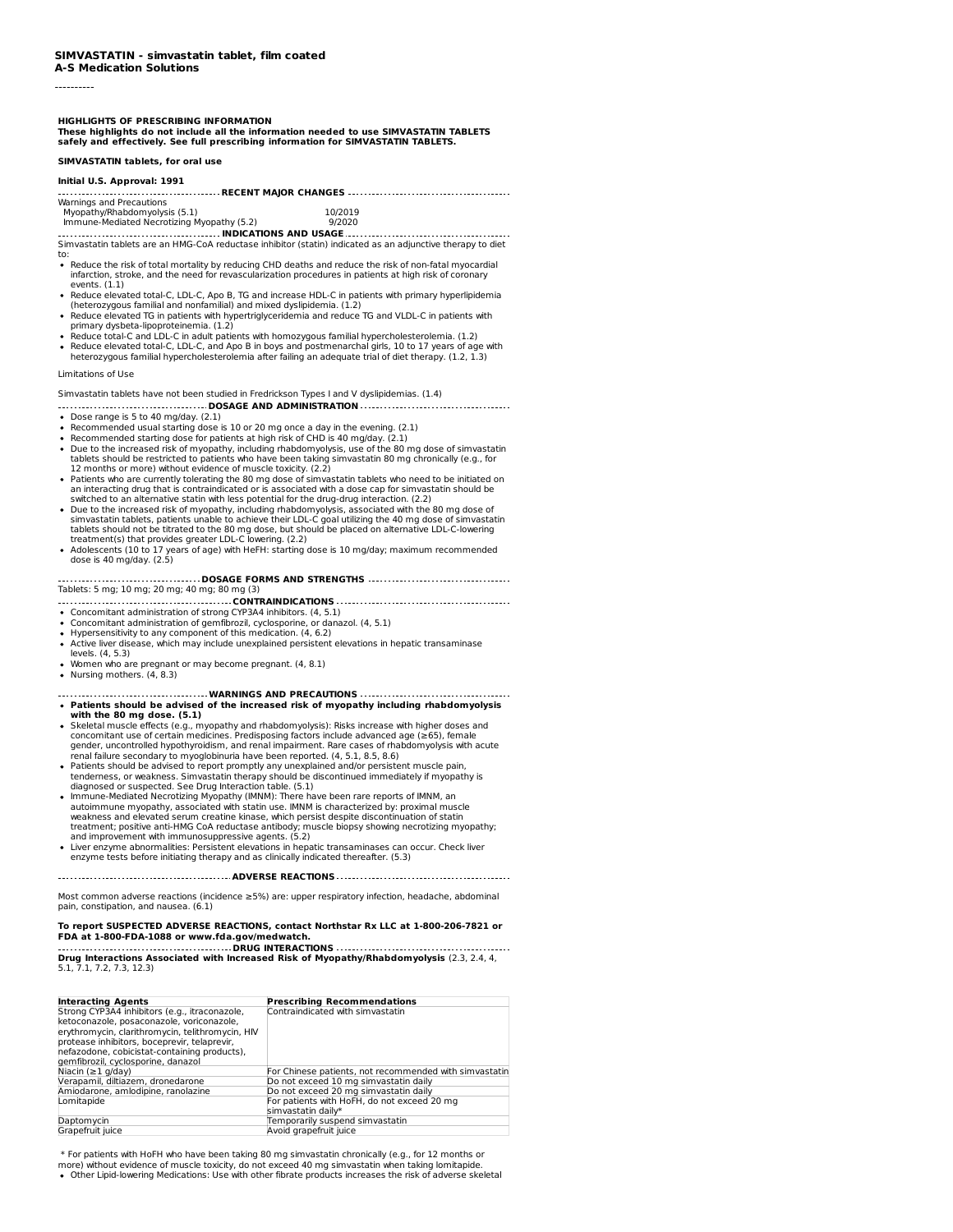.<br>Other the medications: Use with other fibrate products increases the risk of an adverse skeller effects. Cauti

- Coumarin anticoagulants: Concomitant use with simvastatin prolongs INR. Achieve stable INR prior to starting simvastatin. Monitor INR frequently until stable upon initiation or alteration of simvastatin therapy. (7.6)
- **USE IN SPECIFIC POPULATIONS**
- Severe renal impairment: patients should be started at 5 mg/day and be closely monitored. (2.6, 8.6) Chinese patients: May be at higher risk of myopathy; monitor appropriately. (5.1, 8.8)

**See 17 for PATIENT COUNSELING INFORMATION.**

#### **Revised: 3/2021**

### **FULL PRESCRIBING INFORMATION: CONTENTS\***

# **1 INDICATIONS AND USAGE**

- 1.1 Reductions in Risk of CHD Mortality and Cardiovascular Events
- 1.2 Hyperlipidemia
- 1.3 Adolescent Patients with Heterozygous Familial Hypercholesterolemia (HeFH)

#### 1.4 Limitations of Use **2 DOSAGE AND ADMINISTRATION**

- 2.1 Recommended Dosing
- 2.2 Restricted Dosing for 80 mg
- 2.3 Coadministration with Other Drugs
- 2.4 Patients with Homozygous Familial Hypercholesterolemia
- 2.5 Adolescents (10 to 17 years of age) with Heterozygous Familial
- Hypercholesterolemia

#### 2.6 Patients with Renal Impairment **3 DOSAGE FORMS AND STRENGTHS**

# **4 CONTRAINDICATIONS**

**5 WARNINGS AND PRECAUTIONS**

# 5.1 Myopathy/Rhabdomyolysis

- 5.2 Immune-Mediated Necrotizing Myopathy
- 5.3 Liver Dysfunction
- 5.4 Endocrine Function
- **6 ADVERSE REACTIONS**
- 6.1 Clinical Trials Experience
- 6.2 Postmarketing Experience

## **7 DRUG INTERACTIONS**

- 
- 7.1 Strong CYP3A4 Inhibitors, Cyclosporine, or Danazol
- 7.2 Lipid-Lowering Drugs That Can Cause Myopathy When Given Alone
- 7.3 Amiodarone, Dronedarone, Ranolazine, or Calcium Channel Blockers
- 7.4 Niacin
- 7.5 Digoxin
- 7.6 Coumarin Anticoagulants
- 7.7 Colchicine 7.8 Daptomycin

#### **8 USE IN SPECIFIC POPULATIONS**

- 8.1 Pregnancy
- 8.3 Nursing Mothers
- 8.4 Pediatric Use
- 8.5 Geriatric Use
- 8.6 Renal Impairment
- 8.7 Hepatic Impairment
- 8.8 Chinese Patients

# **10 OVERDOSAGE**

# **11 DESCRIPTION**

# **12 CLINICAL PHARMACOLOGY**

- 12.1 Mechanism of Action
- 12.2 Pharmacodynamics 12.3 Pharmacokinetics

# **13 NONCLINICAL TOXICOLOGY**

- 
- 13.1 Carcinogenesis, Mutagenesis, Impairment of Fertility 13.2 Animal Toxicology and/or Pharmacology
- **14 CLINICAL STUDIES**

# 14.1 Clinical Studies in Adults

- 14.2 Clinical Studies in Adolescents
- **16 HOW SUPPLIED/STORAGE AND HANDLING**

# **17 PATIENT COUNSELING INFORMATION**

- 17.1 Muscle Pain
- 17.2 Liver Enzymes
- 17.3 Pregnancy
- 17.4 Breastfeeding

\* Sections or subsections omitted from the full prescribing information are not listed.

# **FULL PRESCRIBING INFORMATION**

### **1 INDICATIONS AND USAGE**

Therapy with lipid-altering agents should be only one component of multiple risk factor intervention in individuals at significantly increased risk for atherosclerotic vascular disease due to hypercholesterolemia. Drug therapy is indicated as an adjunct to diet when the response to a diet restricted in saturated fat and cholesterol and other nonpharmacologic measures alone has been inadequate. In patients with coronary heart disease (CHD) or at high risk of CHD, simvastatin tablets can be started simultaneously with diet.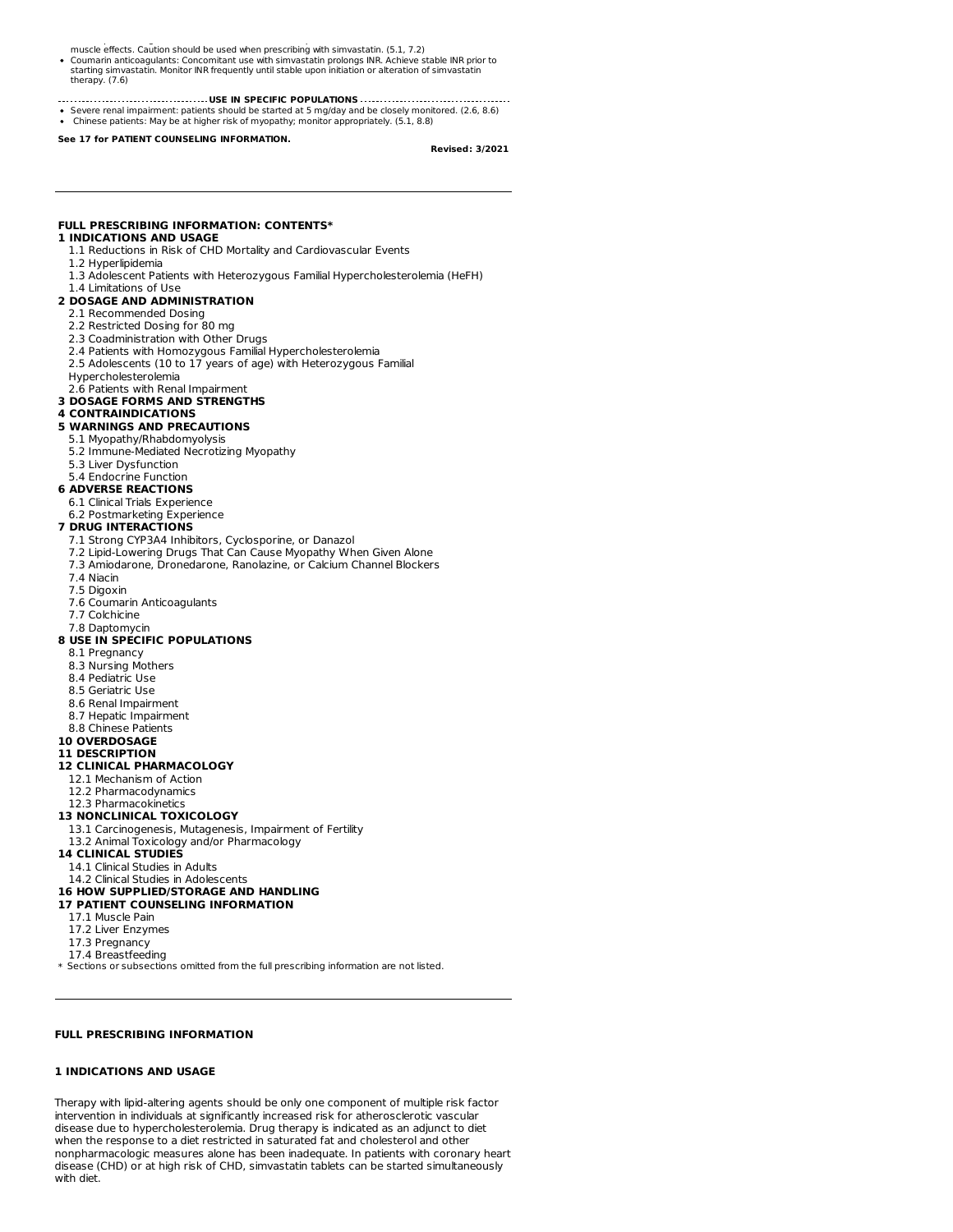### **1.1 Reductions in Risk of CHD Mortality and Cardiovascular Events**

In patients at high risk of coronary events because of existing coronary heart disease, diabetes, peripheral vessel disease, history of stroke or other cerebrovascular disease, simvastatin tablets are indicated to:

- Reduce the risk of total mortality by reducing CHD deaths.
- Reduce the risk of non-fatal myocardial infarction and stroke.
- Reduce the need for coronary and non-coronary revascularization procedures.

# **1.2 Hyperlipidemia**

Simvastatin tablets are indicated to:

- Reduce elevated total cholesterol (total-C), low-density lipoprotein cholesterol (LDL-C), apolipoprotein B (Apo B), and triglycerides (TG), and to increase high-density lipoprotein cholesterol (HDL-C) in patients with primary hyperlipidemia (Fredrickson type IIa, heterozygous familial and nonfamilial) or mixed dyslipidemia (Fredrickson type IIb).
- Reduce elevated TG in patients with hypertriglyceridemia (Fredrickson type IV hyperlipidemia).
- Reduce elevated TG and VLDL-C in patients with primary dysbetalipoproteinemia (Fredrickson type III hyperlipidemia).
- Reduce total-C and LDL-C in patients with homozygous familial hypercholesterolemia (HoFH) as an adjunct to other lipid-lowering treatments (e.g., LDL apheresis) or if such treatments are unavailable.

### **1.3 Adolescent Patients with Heterozygous Familial Hypercholesterolemia (HeFH)**

Simvastatin tablets are indicated as an adjunct to diet to reduce total-C, LDL-C, and Apo B levels in adolescent boys and girls who are at least one year post-menarche, 10 to 17 years of age, with HeFH, if after an adequate trial of diet therapy the following findings are present:

- 1. LDL cholesterol remains ≥190 mg/dL; or
- 2. LDL cholesterol remains ≥160 mg/dL and
- There is a positive family history of premature cardiovascular disease (CVD) or
- Two or more other CVD risk factors are present in the adolescent patient.

The minimum goal of treatment in pediatric and adolescent patients is to achieve a mean LDL-C <130 mg/dL. The optimal age at which to initiate lipid-lowering therapy to decrease the risk of symptomatic adulthood CAD has not been determined.

#### **1.4 Limitations of Use**

Simvastatin tablets have not been studied in conditions where the major abnormality is elevation of chylomicrons (i.e., hyperlipidemia Fredrickson types I and V).

### **2 DOSAGE AND ADMINISTRATION**

# **2.1 Recommended Dosing**

The usual dosage range is 5 to 40 mg/day. In patients with CHD or at high risk of CHD, simvastatin tablets can be started simultaneously with diet. The recommended usual starting dose is 10 or 20 mg once a day in the evening. For patients at high risk for a CHD event due to existing CHD, diabetes, peripheral vessel disease, history of stroke or other cerebrovascular disease, the recommended starting dose is 40 mg/day. Lipid determinations should be performed after 4 weeks of therapy and periodically thereafter.

### **2.2 Restricted Dosing for 80 mg**

Due to the increased risk of myopathy, including rhabdomyolysis, particularly during the first year of treatment, use of the 80 mg dose of simvastatin tablets should be restricted to patients who have been taking simvastatin 80 mg chronically (e.g., for 12 months or more) without evidence of muscle toxicity [see Warnings and Precautions  $(5.1)$ .

Patients who are currently tolerating the 80 mg dose of simvastatin tablets who need to be initiated on an interacting drug that is contraindicated or is associated with a dose cap for simvastatin should be switched to an alternative statin with less potential for the drug-drug interaction.

Due to the increased risk of myopathy, including rhabdomyolysis, associated with the 80 mg dose of simvastatin tablets, patients unable to achieve their LDL-C goal utilizing the 40 mg dose of simvastatin tablets should not be titrated to the 80 mg dose, but should be placed on alternative LDL-C-lowering treatment(s) that provides greater LDL-C lowering.

# **2.3 Coadministration with Other Drugs**

Patients taking Verapamil, Diltiazem, or Dronedarone

• The dose of simvastatin tablets should not exceed 10 mg/day [see Warnings and Precautions (5.1), Drug Interactions (7.3), and Clinical Pharmacology (12.3)].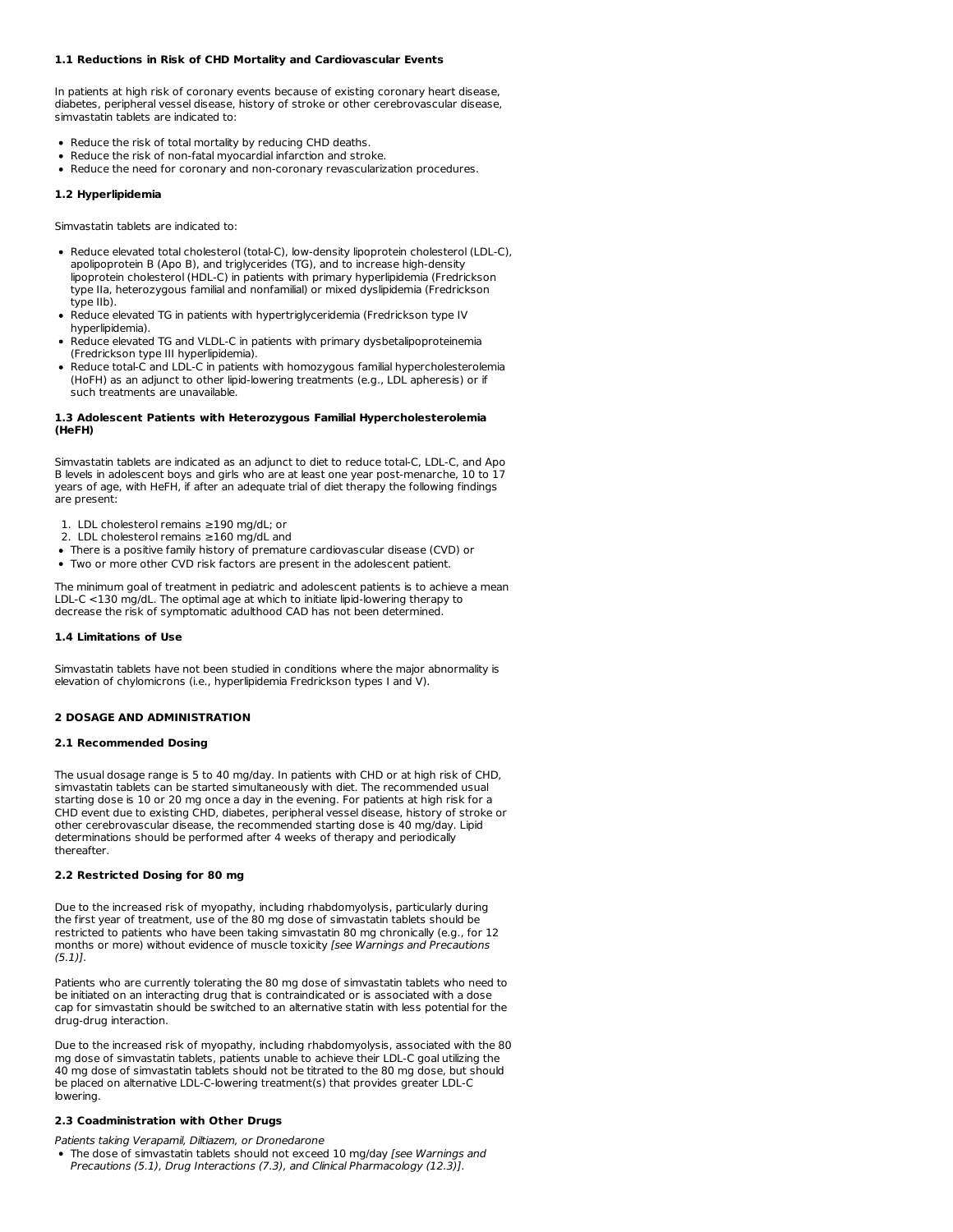Patients taking Amiodarone, Amlodipine or Ranolazine

• The dose of simvastatin tablets should not exceed 20 mg/day [see Warnings and Precautions (5.1), Drug Interactions (7.3), and Clinical Pharmacology (12.3)].

### **2.4 Patients with Homozygous Familial Hypercholesterolemia**

The recommended dosage is 40 mg/day in the evening [see Dosage and Administration, Restricted Dosing for 80 mg (2.2)]. Simvastatin tablets should be used as an adjunct to other lipid-lowering treatments (e.g., LDL apheresis) in these patients or if such treatments are unavailable.

Simvastatin exposure is approximately doubled with concomitant use of lomitapide; therefore, the dose of simvastatin tablets should be reduced by 50% ifinitiating lomitapide. Simvastatin tablets dosage should not exceed 20 mg/day (or 40 mg/day for patients who have previously taken simvastatin tablets 80 mg/day chronically, e.g., for 12 months or more, without evidence of muscle toxicity) while taking lomitapide.

#### **2.5 Adolescents (10 to 17 years of age) with Heterozygous Familial Hypercholesterolemia**

The recommended usual starting dose is 10 mg once a day in the evening. The recommended dosing range is 10 to 40 mg/day; the maximum recommended dose is 40 mg/day. Doses should be individualized according to the recommended goal of therapy [see NCEP Pediatric Panel Guidelines<sup>1</sup> and Clinical Studies (14.2)]. Adjustments should be made at intervals of 4 weeks or more.

 $<sup>1</sup>$  National Cholesterol Education Program (NCEP): Highlights of the Report of the Expert</sup> Panel on Blood Cholesterol Levels in Children and Adolescents. Pediatrics. 89(3):495- 501. 1992.

# **2.6 Patients with Renal Impairment**

 $\mathcal{L}_\text{max}$ 

Because simvastatin tablets do not undergo significant renal excretion, modification of dosage should not be necessary in patients with mild to moderate renal impairment. However, caution should be exercised when simvastatin tablets are administered to patients with severe renal impairment; such patients should be started at 5 mg/day and be closely monitored [see Warnings and Precautions (5.1) and Clinical Pharmacology (12.3)].

### **3 DOSAGE FORMS AND STRENGTHS**

- Tablets simvastatin 5 mg are yellow colored, round shaped, biconvex, film coated tablets, debossed with 'A' on one side and '15' on the other side.
- Tablets simvastatin 10 mg are light pink colored, round shaped, biconvex, film coated tablets, debossed with 'A' on one side and '01' on the other side.
- Tablets simvastatin 20 mg are light pink colored, round shaped, biconvex, film coated tablets, debossed with 'A' on one side and '02' on the other side.
- Tablets simvastatin 40 mg are pink colored, round shaped, biconvex, film coated
- tablets, debossed with 'A' on one side and '03' on the other side.
- Tablets simvastatin 80 mg are pink colored, capsule shaped, biconvex, film coated tablets, debossed with 'A' on one side and '04' on the other side.

# **4 CONTRAINDICATIONS**

Simvastatin tablets are contraindicated in the following conditions:

- Concomitant administration of strong CYP3A4 inhibitors (e.g., itraconazole, ketoconazole, posaconazole, voriconazole, HIV protease inhibitors, boceprevir, telaprevir, erythromycin, clarithromycin, telithromycin, nefazodone, and cobicistatcontaining products) [see Warnings and Precautions (5.1)].
- Concomitant administration of gemfibrozil, cyclosporine, or danazol [see Warnings and Precautions (5.1)].
- Hypersensitivity to any component of this medication [see Adverse Reactions (6.2)]. Active liver disease, which may include unexplained persistent elevations in hepatic
- transaminase levels [see Warnings and Precautions (5.3)].
- Women who are pregnant or may become pregnant. Serum cholesterol and triglycerides increase during normal pregnancy, and cholesterol or cholesterol derivatives are essential for fetal development. Because HMG-CoA reductase inhibitors (statins) decrease cholesterol synthesis and possibly the synthesis of other biologically active substances derived from cholesterol, simvastatin tablets may cause fetal harm when administered to a pregnant woman. Atherosclerosis is a chronic process and the discontinuation of lipid-lowering drugs during pregnancy should have little impact on the outcome of long-term therapy of primary hypercholesterolemia. There are no adequate and well-controlled studies of use with simvastatin tablets during pregnancy; however, in rare reports congenital anomalies were observed following intrauterine exposure to statins. In rat and rabbit animal reproduction studies, simvastatin revealed no evidence of teratogenicity. **Simvastatin tablets should be administered to women of childbearing age only when such patients are highly unlikely to conceive.** If the patient becomes pregnant while taking this drug, simvastatin tablets should be discontinued immediately and the patient should be apprised of the potential hazard to the fetus [see Use in Specific Populations (8.1)].
- Nursing mothers. It is not known whether simvastatin is excreted into human milk; however, a small amount of another drug in this class does pass into breast milk. Because statins have the potential for serious adverse reactions in nursing infants,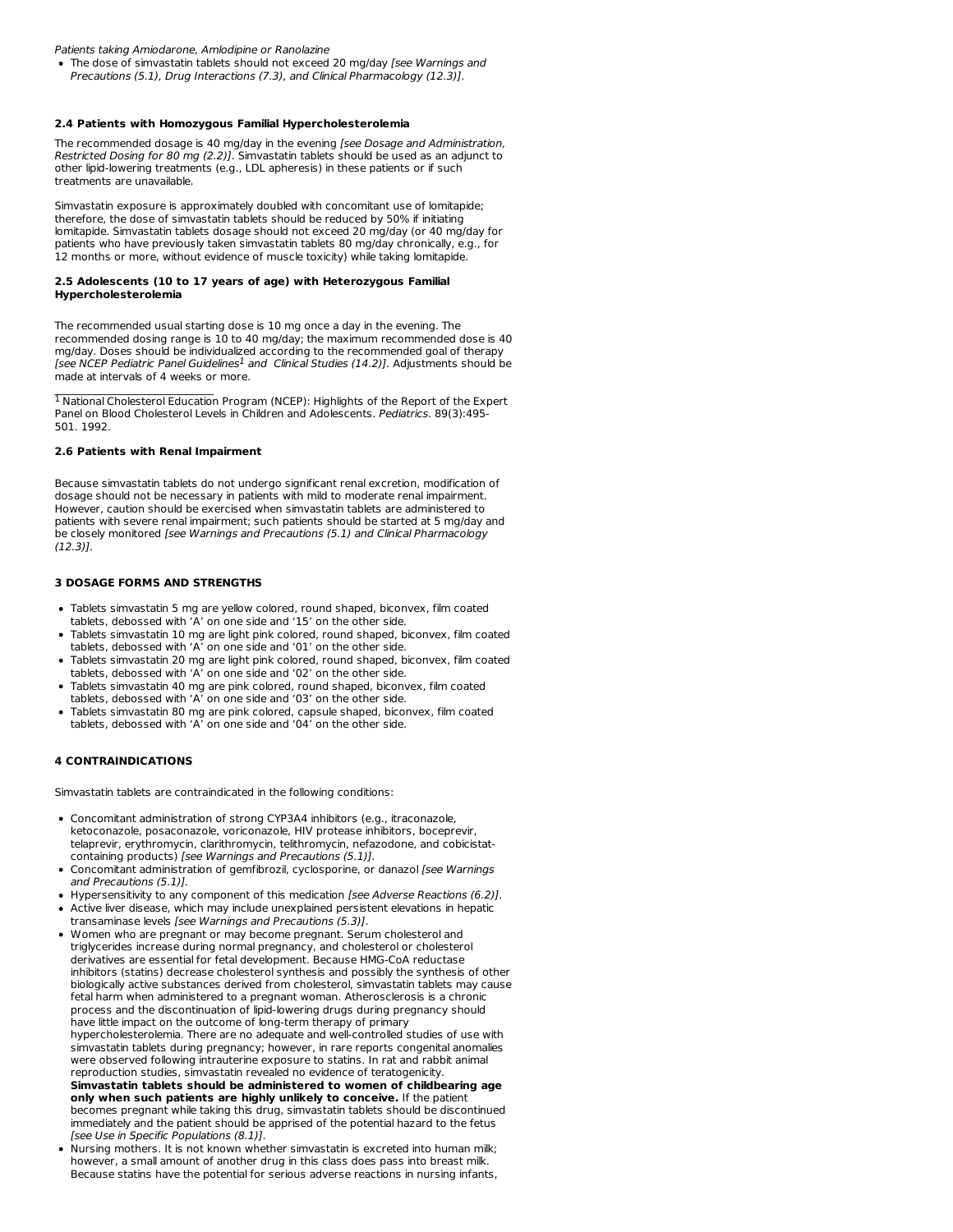women who require treatment with simvastatin tablets should not breastfeed their infants [see Use in Specific Populations (8.3)].

### **5 WARNINGS AND PRECAUTIONS**

### **5.1 Myopathy/Rhabdomyolysis**

Simvastatin occasionally causes myopathy manifested as muscle pain, tenderness or weakness with creatine kinase (CK) above ten times the upper limit of normal (ULN). Myopathy sometimes takes the form of rhabdomyolysis with or without acute renal failure secondary to myoglobinuria, and rare fatalities have occurred. The risk of myopathy is increased by elevated plasma levels of simvastatin and simvastatin acid. Predisposing factors for myopathy include advanced age (≥65 years), female gender, uncontrolled hypothyroidism, and renal impairment. Chinese patients may be at increased risk for myopathy [see Use in Specific Populations (8.8)].

**The risk of myopathy, including rhabdomyolysis, is dose related.** In a clinical trial database in which 41,413 patients were treated with simvastatin, 24,747 (approximately 60%) of whom were enrolled in studies with a median follow-up of at least 4 years, the incidence of myopathy was approximately 0.03% and 0.08% at 20 and 40 mg/day, respectively. The incidence of myopathy with 80 mg (0.61%) was disproportionately higher than that observed at the lower doses. In these trials, patients were carefully monitored and some interacting medicinal products were excluded.

In a clinical trial in which 12,064 patients with a history of myocardial infarction were treated with simvastatin (mean follow-up 6.7 years), the incidence of myopathy (defined as unexplained muscle weakness or pain with a serum creatine kinase [CK] >10 times upper limit of normal [ULN]) in patients on 80 mg/day was approximately 0.9% compared with 0.02% for patients on 20 mg/day. The incidence of rhabdomyolysis (defined as myopathy with a CK >40 times ULN) in patients on 80 mg/day was approximately 0.4% compared with 0% for patients on 20 mg/day. The incidence of myopathy, including rhabdomyolysis, was highest during the first year and then notably decreased during the subsequent years of treatment. In this trial, patients were carefully monitored and some interacting medicinal products were excluded.

**The risk of myopathy, including rhabdomyolysis, is greater in patients on simvastatin 80 mg compared with other statin therapies with similar or greater LDL-C-lowering efficacy and compared with lower doses of simvastatin. Therefore, the 80 mg dose of simvastatin should be used only in patients who have been taking simvastatin 80 mg chronically (e.g., for 12 months or more) without evidence of muscle toxicity [see Dosage and Administration, Restricted Dosing for 80 mg (2.2)]. If, however, a patient who is currently tolerating the 80 mg dose of simvastatin needs to be initiated on an interacting drug that is contraindicated or is associated with a dose cap for simvastatin, that patient should be switched to an alternative statin with less potential for the drug-drug interaction. Patients should be advised of the increased risk of myopathy, including rhabdomyolysis, and to report promptly any unexplained muscle pain, tenderness or weakness. If symptoms occur, treatment should be discontinued immediately.** [See Warnings and Precautions (5.2).]

**All patients starting therapy with simvastatin, or whose dose of simvastatin is being increased, should be advised of the risk of myopathy, including rhabdomyolysis, and told to report promptly any unexplained muscle pain, tenderness or weakness particularly if accompanied by malaise or fever or if muscle signs and symptoms persist after discontinuing simvastatin. Simvastatin therapy should be discontinued immediately if myopathy is diagnosed or suspected.** In most cases, muscle symptoms and CK increases resolved when treatment was promptly discontinued. Periodic CK determinations may be considered in patients starting therapy with simvastatin or whose dose is being increased, but there is no assurance that such monitoring will prevent myopathy.

Many of the patients who have developed rhabdomyolysis on therapy with simvastatin have had complicated medical histories, including renal insufficiency usually as a consequence of long-standing diabetes mellitus. Such patients merit closer monitoring. Simvastatin therapy should be discontinued if markedly elevated CPK levels occur or myopathy is diagnosed or suspected. Simvastatin therapy should also be temporarily withheld in any patient experiencing an acute or serious condition predisposing to the development of renal failure secondary to rhabdomyolysis, e.g., sepsis; hypotension; major surgery; trauma; severe metabolic, endocrine, or electrolyte disorders; or uncontrolled epilepsy.

### Drug Interactions

The risk of myopathy and rhabdomyolysis is increased by elevated plasma levels of simvastatin and simvastatin acid. Simvastatin is metabolized by the cytochrome P450 isoform 3A4. Certain drugs which inhibit this metabolic pathway can raise the plasma levels of simvastatin and may increase the risk of myopathy. These include itraconazole, ketoconazole, posaconazole, voriconazole, the macrolide antibiotics erythromycin and clarithromycin, and the ketolide antibiotic telithromycin, HIV protease inhibitors, boceprevir, telaprevir, the antidepressant nefazodone, cobicistat-containing products, or grapefruit juice [see Clinical Pharmacology (12.3)]. Combination of these drugs with simvastatin is contraindicated. If short-term treatment with strong CYP3A4 inhibitors is unavoidable, therapy with simvastatin must be suspended during the course of treatment [see Contraindications (4) and Drug Interactions (7.1)].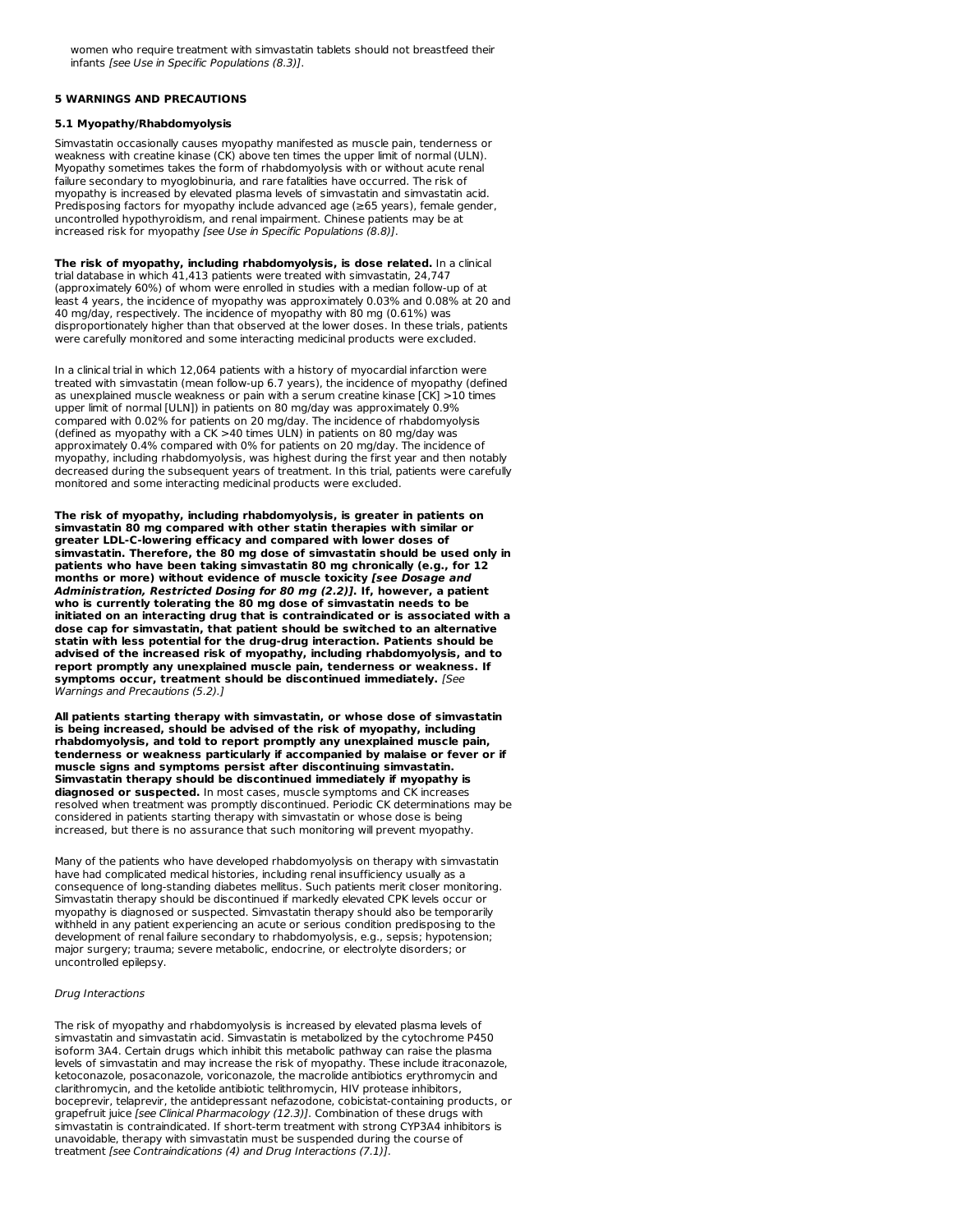The combined use of simvastatin with gemfibrozil, cyclosporine, or danazol is contraindicated [see Contraindications (4) and Drug Interactions (7.1 and 7.2)].

Caution should be used when prescribing other fibrates with simvastatin, as these agents can cause myopathy when given alone and the risk is increased when they are coadministered [see Drug Interactions (7.2)].

Cases of myopathy, including rhabdomyolysis, have been reported with simvastatin coadministered with colchicine, and caution should be exercised when prescribing simvastatin with colchicine [see Drug Interactions (7.7)].

The benefits of the combined use of simvastatin with the following drugs should be carefully weighed against the potential risks of combinations: other lipid-lowering drugs (fibrates or, for patients with HoFH, lomitapide), amiodarone, dronedarone, verapamil, diltiazem, amlodipine, or ranolazine [see Dosage and Administration (2.4), Drug Interactions (7.3)].

Cases of myopathy, including rhabdomyolysis, have been observed with simvastatin coadministered with lipid-modifying doses (≥1 g/day niacin) of niacin-containing products [see Drug Interactions (7.4)].

Cases of rhabdomyolysis have been reported with simvastatin administered with daptomycin. Temporarily suspend simvastatin in patients taking daptomycin [see Drug Interactions (7.8)].

Prescribing recommendations for interacting agents are summarized in Table 1 [see also Dosage and Administration (2.3, 2.4), Drug Interactions (7), Clinical Pharmacology (12.3)].

| Interacting Agents              | Prescribing Recommendations                               |
|---------------------------------|-----------------------------------------------------------|
| Strong CYP3A4 Inhibitors, e.g.: | Contraindicated with simvastatin                          |
| Itraconazole                    |                                                           |
| Ketoconazole                    |                                                           |
| Posaconazole                    |                                                           |
| Voriconazole                    |                                                           |
| Erythromycin                    |                                                           |
| Clarithromycin                  |                                                           |
| Telithromycin                   |                                                           |
| HIV protease inhibitors         |                                                           |
| Boceprevir                      |                                                           |
| Telaprevir                      |                                                           |
| Nefazodone                      |                                                           |
| Cobicistat-containing products  |                                                           |
| Gemfibrozil                     |                                                           |
| Cyclosporine                    |                                                           |
| Danazol                         |                                                           |
| Niacin ( $\geq$ 1 g/day)        | For Chinese patients, not recommended<br>with simvastatin |
| Verapamil                       | Do not exceed 10 mg simvastatin daily                     |
| Diltiazem                       |                                                           |
| Dronedarone                     |                                                           |
| Amiodarone                      | Do not exceed 20 mg simvastatin daily                     |
| Amlodipine                      |                                                           |
| Ranolazine                      |                                                           |
|                                 | For patients with HoFH, do not exceed 20                  |
| Lomitapide                      | mg simvastatin daily*                                     |
| Daptomycin                      | Temporarily suspend simvastatin                           |
| Grapefruit juice                | Avoid grapefruit juice                                    |

#### **Table 1: Drug Interactions Associated with Increased Risk of Myopathy/Rhabdomyolysis**

\* For patients with HoFH who have been taking 80 mg simvastatin chronically (e.g., for 12 months or more) without evidence of muscle toxicity, do not exceed 40 mg simvastatin when taking lomitapide.

# **5.2 Immune-Mediated Necrotizing Myopathy**

There have been rare reports of immune-mediated necrotizing myopathy (IMNM), an autoimmune myopathy, associated with statin use. IMNM is characterized by: proximal muscle weakness and elevated serum creatine kinase, which persist despite discontinuation of statin treatment; positive anti-HMG CoA reductase antibody; muscle biopsy showing necrotizing myopathy; and improvement with immunosuppressive agents. Additional neuromuscular and serologic testing may be necessary. Treatment with immunosuppressive agents may be required. Consider risk of IMNM carefully prior to initiation of a different statin. If therapy is initiated with a different statin, monitor for signs and symptoms of IMNM.

# **5.3 Liver Dysfunction**

**Persistent increases (to more than 3X the ULN) in serum transaminases have occurred in approximately 1% of patients who received simvastatin in clinical studies.** When drug treatment was interrupted or discontinued in these patients, the transaminase levels usually fell slowly to pretreatment levels. The increases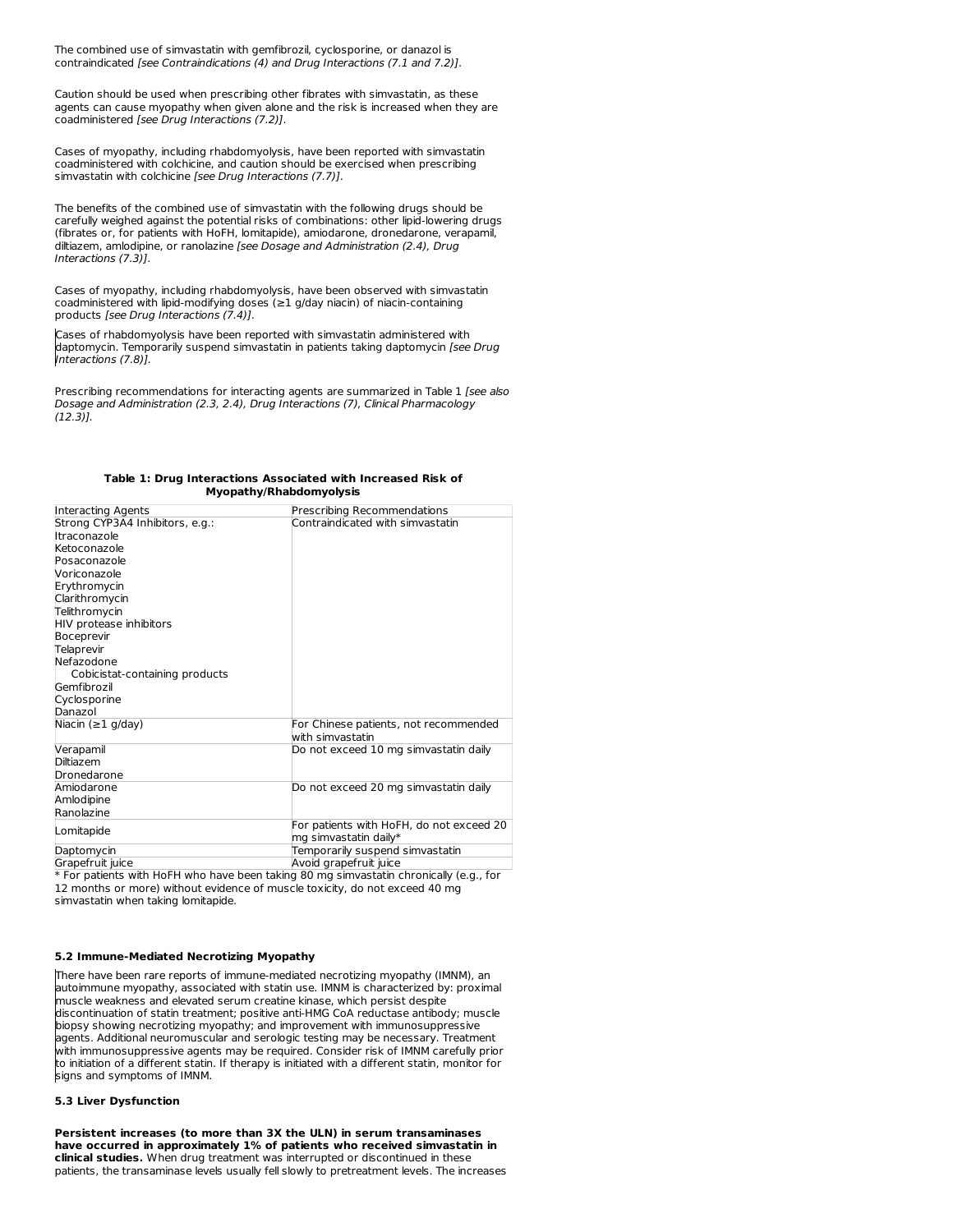were not associated with jaundice or other clinical signs or symptoms. There was no evidence of hypersensitivity.

In the Scandinavian Simvastatin Survival Study (4S) [see Clinical Studies (14.1)], the number of patients with more than one transaminase elevation to >3X ULN, over the course of the study, was not significantly different between the simvastatin and placebo groups (14 [0.7%] vs. 12 [0.6%]). Elevated transaminases resulted in the discontinuation of 8 patients from therapy in the simvastatin group (n=2,221) and 5 in the placebo group (n=2,223). Of the 1,986 simvastatin treated patients in 4S with normal liver function tests (LFTs) at baseline, 8 (0.4%) developed consecutive LFT elevations to >3X ULN and/or were discontinued due to transaminase elevations during the 5.4 years (median follow-up) of the study. Among these 8 patients, 5 initially developed these abnormalities within the first year. All of the patients in this study received a starting dose of 20 mg of simvastatin; 37% were titrated to 40 mg.

In 2 controlled clinical studies in 1,105 patients, the 12-month incidence of persistent hepatic transaminase elevation without regard to drug relationship was 0.9% and 2.1% at the 40 and 80 mg dose, respectively. No patients developed persistent liver function abnormalities following the initial 6 months of treatment at a given dose.

**It is recommended that liver function tests be performed before the initiation of treatment, and thereafter when clinically indicated.** There have been rare postmarketing reports of fatal and non-fatal hepatic failure in patients taking statins, including simvastatin. If serious liver injury with clinical symptoms and/or hyperbilirubinemia or jaundice occurs during treatment with simvastatin, promptly interrupt therapy. If an alternate etiology is not found do not restart simvastatin. Note that ALT may emanate from muscle, therefore ALT rising with CK may indicate myopathy [see Warnings and Precautions (5.1)].

The drug should be used with caution in patients who consume substantial quantities of alcohol and/or have a past history of liver disease. Active liver diseases or unexplained transaminase elevations are contraindications to the use of simvastatin.

Moderate (less than 3X ULN) elevations of serum transaminases have been reported following therapy with simvastatin. These changes appeared soon after initiation of therapy with simvastatin, were often transient, were not accompanied by any symptoms and did not require interruption of treatment.

### **5.4 Endocrine Function**

Increases in HbA1c and fasting serum glucose levels have been reported with HMG-CoA reductase inhibitors, including simvastatin.

# **6 ADVERSE REACTIONS**

### **6.1 Clinical Trials Experience**

Because clinical trials are conducted under widely varying conditions, adverse reaction rates observed in the clinical trials of a drug cannot be directly compared to rates in the clinical trials of another drug and may not reflect the rates observed in practice.

In the pre-marketing controlled clinical studies and their open extensions (2,423 patients with median duration of follow-up of approximately 18 months), 1.4% of patients were discontinued due to adverse reactions. The most common adverse reactions that led to treatment discontinuation were: gastrointestinal disorders (0.5%), myalgia (0.1%), and arthralgia (0.1%). The most commonly reported adverse reactions (incidence ≥5%) in simvastatin controlled clinical trials were: upper respiratory infections (9%), headache (7.4%), abdominal pain (7.3%), constipation (6.6%), and nausea (5.4%).

### Scandinavian Simvastatin Survival Study

In 4S involving 4,444 (age range 35 to 71 years, 19% women, 100% Caucasians) treated with 20 to 40 mg/day of simvastatin (n=2,221) or placebo (n=2,223) over a median of 5.4 years, adverse reactions reported in ≥2% of patients and at a rate greater than placebo are shown in Table 2.

#### **Table 2: Adverse Reactions Reported Regardless of Causality by ≥2% of Patients Treated with Simvastatin and Greater than Placebo in 4S**

|                                       | Simvastatin l | Placebo                     |
|---------------------------------------|---------------|-----------------------------|
|                                       |               | $(N = 2,221)$ $(N = 2,223)$ |
|                                       | $\%$          | ℅                           |
| Body as a Whole                       |               |                             |
| Edema/swelling                        | 2.7           | 2.3                         |
| Abdominal pain                        | 5.9           | 5.8                         |
| Cardiovascular System Disorders       |               |                             |
| Atrial fibrillation                   | 5.7           | 5.1                         |
| Digestive System Disorders            |               |                             |
| Constipation                          | 2.2           | 1.6                         |
| Gastritis                             | 4.9           | 3.9                         |
| Endocrine Disorders                   |               |                             |
| Diabetes mellitus                     | 4.2           | 3.6                         |
| Musculoskeletal Disorders             |               |                             |
| Myalgia                               | 3.7           | 3.2                         |
| Nervous System/ Psychiatric Disorders |               |                             |
| Headache                              | 2.5           | 2.1                         |
| Insomnia                              | 4             | 3.8                         |
| Vertigo                               | 4.5           | 4.2                         |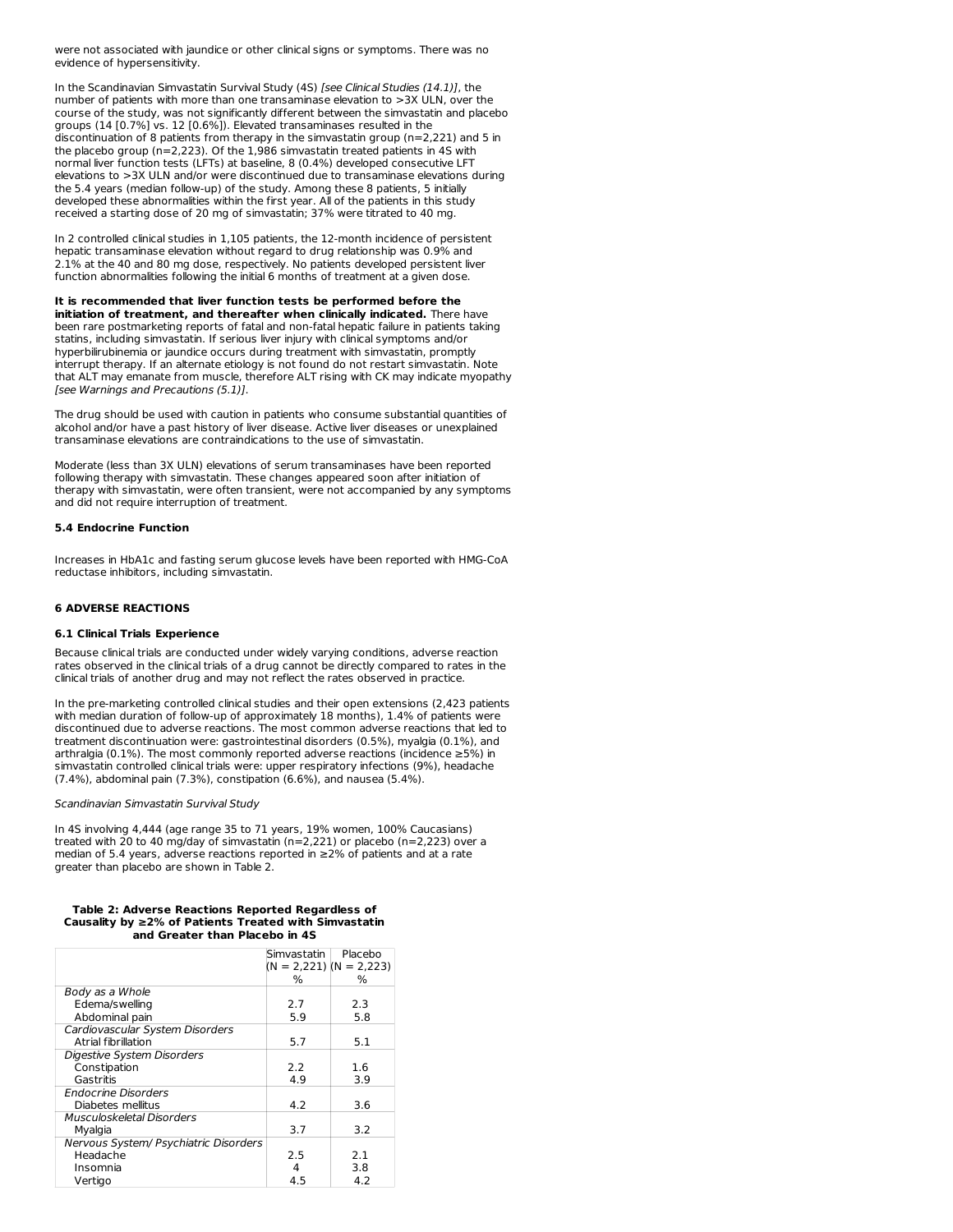| <b>Respiratory System Disorders</b> |     |     |
|-------------------------------------|-----|-----|
| <b>Bronchitis</b>                   | 6.6 | 6.3 |
| Sinusitis                           | 2.3 | 1.8 |
| Skin / Skin Appendage Disorders     |     |     |
| Eczema                              | 4.5 |     |
| Urogenital System Disorders         |     |     |
| Infection, urinary tract            | っっ  |     |

#### Heart Protection Study

In the Heart Protection Study (HPS), involving 20,536 patients (age range 40 to 80 years, 25% women, 97% Caucasians, 3% other races) treated with simvastatin 40 mg/day (n=10,269) or placebo (n=10,267) over a mean of 5 years, only serious adverse reactions and discontinuations due to any adverse reactions were recorded. Discontinuation rates due to adverse reactions were 4.8% in patients treated with simvastatin compared with 5.1% in patients treated with placebo. The incidence of myopathy/rhabdomyolysis was <0.1% in patients treated with simvastatin.

# Other Clinical Studies

In a clinical trial in which 12,064 patients with a history of myocardial infarction were treated with simvastatin (mean follow-up 6.7 years), the incidence of myopathy (defined as unexplained muscle weakness or pain with a serum creatine kinase [CK] >10 times upper limit of normal [ULN]) in patients on 80 mg/day was approximately 0.9% compared with 0.02% for patients on 20 mg/day. The incidence of rhabdomyolysis (defined as myopathy with a CK >40 times ULN) in patients on 80 mg/day was approximately 0.4% compared with 0% for patients on 20 mg/day. The incidence of myopathy, including rhabdomyolysis, was highest during the first year and then notably decreased during the subsequent years of treatment. In this trial, patients were carefully monitored and some interacting medicinal products were excluded.

Other adverse reactions reported in clinical trials were: diarrhea, rash, dyspepsia, flatulence, and asthenia.

# Laboratory Tests

Marked persistent increases of hepatic transaminases have been noted [see Warnings and Precautions (5.3)]. Elevated alkaline phosphatase and γ-glutamyl transpeptidase have also been reported. About 5% of patients had elevations of CK levels of 3 or more times the normal value on one or more occasions. This was attributable to the noncardiac fraction of CK. [See Warnings and Precautions (5.1).]

#### Adolescent Patients (ages 10 to 17 years)

In a 48-week, controlled study in adolescent boys and girls who were at least 1 year post-menarche, 10 to 17 years of age (43.4% female, 97.7% Caucasians, 1.7% Hispanics, 0.6% Multiracial) with heterozygous familial hypercholesterolemia (n=175), treated with placebo or simvastatin (10 to 40 mg daily), the most common adverse reactions observed in both groups were upper respiratory infection, headache, abdominal pain, and nausea [see Use in Specific Populations (8.4) and Clinical Studies (14.2)].

### **6.2 Postmarketing Experience**

Because the below reactions are reported voluntarily from a population of uncertain size, it is generally not possible to reliably estimate their frequency or establish a causal relationship to drug exposure. The following additional adverse reactions have been identified during postapproval use of simvastatin: pruritus, alopecia, a variety of skin changes (e.g., nodules, discoloration, dryness of skin/mucous membranes, changes to hair/nails), dizziness, muscle cramps, myalgia, pancreatitis, paresthesia, peripheral neuropathy, vomiting, anemia, erectile dysfunction, interstitial lung disease, rhabdomyolysis, hepatitis/jaundice, fatal and non-fatal hepatic failure, and depression.

There have been rare reports of immune-mediated necrotizing myopathy associated with statin use [see Warnings and Precautions (5.1)].

An apparent hypersensitivity syndrome has been reported rarely which has included some of the following features: anaphylaxis, angioedema, lupus erythematous-like syndrome, polymyalgia rheumatica, dermatomyositis, vasculitis, purpura, thrombocytopenia, leukopenia, hemolytic anemia, positive ANA, ESR increase, eosinophilia, arthritis, arthralgia, urticaria, asthenia, photosensitivity, fever, chills flushing, malaise, dyspnea, toxic epidermal necrolysis, erythema multiforme, including Stevens-Johnson syndrome.

There have been rare postmarketing reports of cognitive impairment (e.g., memory loss, forgetfulness, amnesia, memory impairment, confusion) associated with statin use. These cognitive issues have been reported for all statins. The reports are generally nonserious, and reversible upon statin discontinuation, with variable times to symptom onset (1 day to years) and symptom resolution (median of 3 weeks).

# **7 DRUG INTERACTIONS**

### **7.1 Strong CYP3A4 Inhibitors, Cyclosporine, or Danazol**

Strong CYP3A4 inhibitors: Simvastatin, like several other inhibitors of HMG-CoA reductase, is a substrate of CYP3A4. Simvastatin is metabolized by CYP3A4 but has no CYP3A4 inhibitory activity; therefore it is not expected to affect the plasma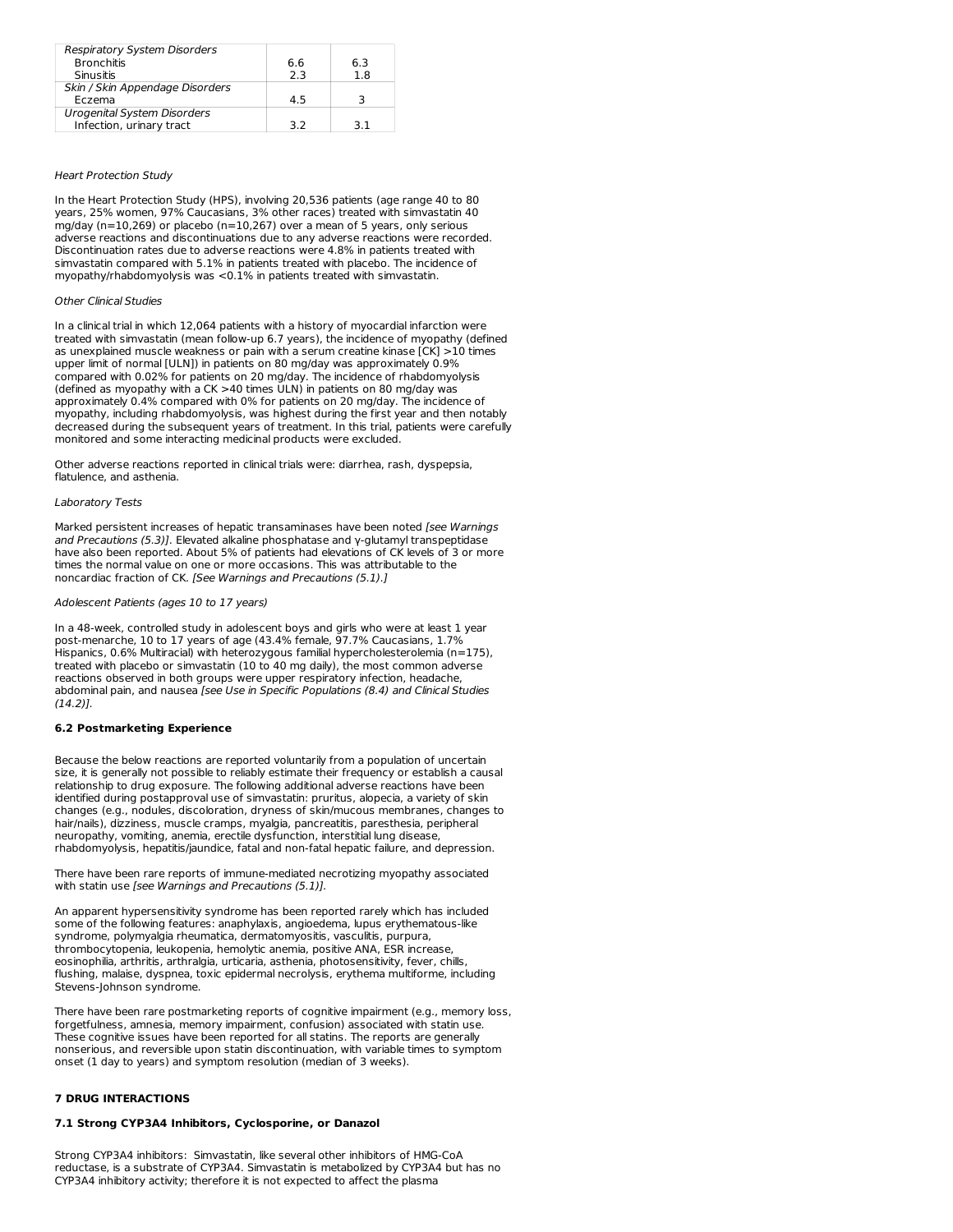concentrations of other drugs metabolized by CYP3A4.

Elevated plasma levels of HMG-CoA reductase inhibitory activity increases the risk of myopathy and rhabdomyolysis, particularly with higher doses of simvastatin. [See Warnings and Precautions (5.1) and Clinical Pharmacology (12.3).] Concomitant use of drugs labeled as having a strong inhibitory effect on CYP3A4 is contraindicated [see Contraindications (4)]. If treatment with itraconazole, ketoconazole, posaconazole, voriconazole, erythromycin, clarithromycin or telithromycin is unavoidable, therapy with simvastatin must be suspended during the course of treatment.

Cyclosporine or Danazol: The risk of myopathy, including rhabdomyolysis is increased by concomitant administration of cyclosporine or danazol. Therefore, concomitant use of these drugs is contraindicated [see Contraindications (4), Warnings and Precautions (5.1) and Clinical Pharmacology (12.3)].

### **7.2 Lipid-Lowering Drugs That Can Cause Myopathy When Given Alone**

Gemfibrozil: Contraindicated with simvastatin [see Contraindications (4) and Warnings and Precautions (5.1)].

Other fibrates: Caution should be used when prescribing with simvastatin [see Warnings and Precautions (5.1)].

#### **7.3 Amiodarone, Dronedarone, Ranolazine, or Calcium Channel Blockers**

The risk of myopathy, including rhabdomyolysis, is increased by concomitant administration of amiodarone, dronedarone, ranolazine, or calcium channel blockers such as verapamil, diltiazem, or amlodipine [see Dosage and Administration (2.3) and Warnings and Precautions (5.1), and Table 3 in Clinical Pharmacology (12.3)].

### **7.4 Niacin**

Cases of myopathy/rhabdomyolysis have been observed with simvastatin coadministered with lipid-modifying doses (≥1 g/day niacin) of niacin-containing products. The risk of myopathy is greater in Chinese patients. In a clinical trial (median follow-up 3.9 years) involving patients at high risk of cardiovascular disease and with well-controlled LDL-C levels on simvastatin 40 mg/day with or without ezetimibe 10 mg/day, there was no incremental benefit on cardiovascular outcomes with the addition of lipid-modifying doses (≥1 g/day) of niacin. Coadministration of simvastatin with lipid modifying doses (≥1 g/day) of niacin is not recommended in Chinese patients. It is unknown if this risk applies to other Asian patients [see Warnings and Precautions (5.1) and Use in Specific Populations (8.8)].

### **7.5 Digoxin**

In one study, concomitant administration of digoxin with simvastatin resulted in a slight elevation in digoxin concentrations in plasma. Patients taking digoxin should be monitored appropriately when simvastatin is initiated [see Clinical Pharmacology (12.3)].

### **7.6 Coumarin Anticoagulants**

In two clinical studies, one in normal volunteers and the other in hypercholesterolemic patients, simvastatin 20 to 40 mg/day modestly potentiated the effect of coumarin anticoagulants: the prothrombin time, reported as International Normalized Ratio (INR), increased from a baseline of 1.7 to 1.8 and from 2.6 to 3.4 in the volunteer and patient studies, respectively. With other statins, clinically evident bleeding and/or increased prothrombin time has been reported in a few patients taking coumarin anticoagulants concomitantly. In such patients, prothrombin time should be determined before starting simvastatin and frequently enough during early therapy to ensure that no significant alteration of prothrombin time occurs. Once a stable prothrombin time has been documented, prothrombin times can be monitored at the intervals usually recommended for patients on coumarin anticoagulants. If the dose of simvastatin is changed or discontinued, the same procedure should be repeated. Simvastatin therapy has not been associated with bleeding or with changes in prothrombin time in patients not taking anticoagulants.

# **7.7 Colchicine**

Cases of myopathy, including rhabdomyolysis, have been reported with simvastatin coadministered with colchicine, and caution should be exercised when prescribing simvastatin with colchicine.

### **7.8 Daptomycin**

Cases of rhabdomyolysis have been reported with simvastatin administered with daptomycin. Both simvastatin and daptomycin can cause myopathy and rhabdomyolysis when given alone and the risk of myopathy and rhabdomyolysis may be increased by coadministration. Temporarily suspend simvastatin in patients taking daptomycin [see Warnings and Precautions (5.1)].

### **8 USE IN SPECIFIC POPULATIONS**

### **8.1 Pregnancy**

Pregnancy Category X [See Contraindications (4).]

Simvastatin is contraindicated in women who are or may become pregnant. Lipid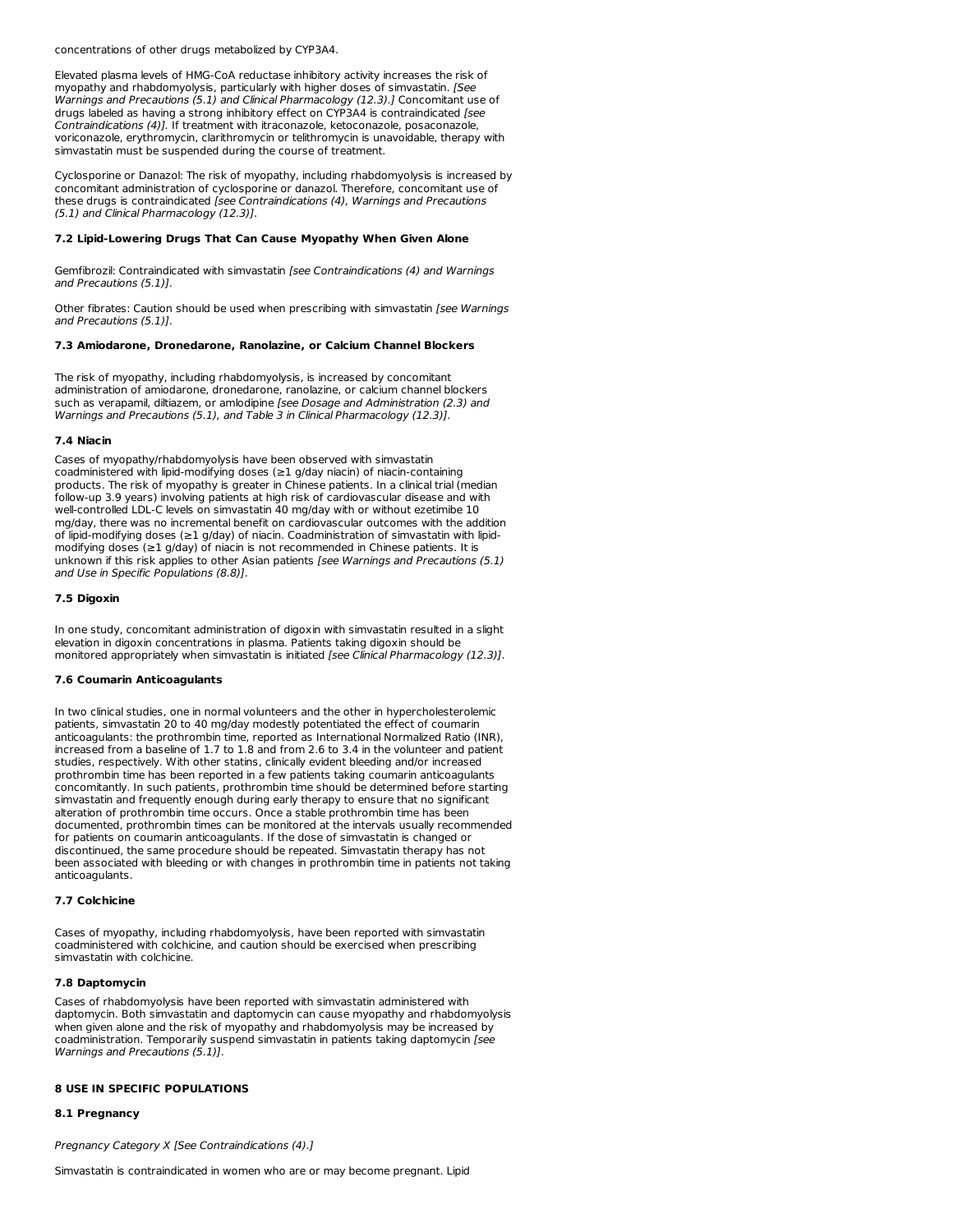lowering drugs offer no benefit during pregnancy, because cholesterol and cholesterol derivatives are needed for normal fetal development. Atherosclerosis is a chronic process, and discontinuation of lipid-lowering drugs during pregnancy should have little impact on long-term outcomes of primary hypercholesterolemia therapy. There are no adequate and well-controlled studies of use with simvastatin during pregnancy; however, there are rare reports of congenital anomalies in infants exposed to statins in utero. Animal reproduction studies of simvastatin in rats and rabbits showed no evidence of teratogenicity. Serum cholesterol and triglycerides increase during normal pregnancy, and cholesterol or cholesterol derivatives are essential for fetal development. Because statins decrease cholesterol synthesis and possibly the synthesis of other biologically active substances derived from cholesterol, simvastatin may cause fetal harm when administered to a pregnant woman. If simvastatin is used during pregnancy or if the patient becomes pregnant while taking this drug, the patient should be apprised of the potential hazard to the fetus.

There are rare reports of congenital anomalies following intrauterine exposure to statins. In a review<sup>2</sup> of approximately  $100$  prospectively followed pregnancies in women exposed to simvastatin or another structurally related statin, the incidences of congenital anomalies, spontaneous abortions, and fetal deaths/stillbirths did not exceed those expected in the general population. However, the study was only able to exclude a 3- to 4-fold increased risk of congenital anomalies over the background rate. In 89% of these cases, drug treatment was initiated prior to pregnancy and was discontinued during the first trimester when pregnancy was identified.

Simvastatin was not teratogenic in rats or rabbits at doses (25, 10 mg/kg/day, respectively) that resulted in 3 times the human exposure based on mg/m<sup>2</sup> surface area. However, in studies with another structurally-related statin, skeletal malformations were observed in rats and mice.

Women of childbearing potential, who require treatment with simvastatin for a lipid disorder, should be advised to use effective contraception. For women trying to conceive, discontinuation of simvastatin should be considered. If pregnancy occurs, simvastatin should be immediately discontinued.

<sup>2</sup> Manson, J.M., Freyssinges, C., Ducrocq, M.B., Stephenson, W.P., Postmarketing Surveillance of Lovastatin and Simvastatin Exposure During Pregnancy, Reproductive Toxicology, 10(6):439-446, 1996.

# **8.3 Nursing Mothers**

 $\mathcal{L}_\text{max}$ 

It is not known whether simvastatin is excreted in human milk. Because a small amount of another drug in this class is excreted in human milk and because of the potential for serious adverse reactions in nursing infants, women taking simvastatin should not nurse their infants. A decision should be made whether to discontinue nursing or discontinue drug, taking into account the importance of the drug to the mother [see Contraindications (4)].

### **8.4 Pediatric Use**

Safety and effectiveness of simvastatin in patients 10 to 17 years of age with heterozygous familial hypercholesterolemia have been evaluated in a controlled clinical trial in adolescent boys and in girls who were at least 1 year post-menarche. Patients treated with simvastatin had an adverse reaction profile similar to that of patients treated with placebo. **Doses greater than 40 mg have not been studied in this population.** In this limited controlled study, there was no significant effect on growth or sexual maturation in the adolescent boys or girls, or on menstrual cycle length in girls. [See Dosage and Administration (2.5), Adverse Reactions (6.1), Clinical Studies (14.2).] Adolescent females should be counseled on appropriate contraceptive methods while on simvastatin therapy [see Contraindications (4) and Use in Specific Populations (8.1)]. Simvastatin has not been studied in patients younger than 10 years of age, nor in pre menarchal girls.

# **8.5 Geriatric Use**

Of the 2,423 patients who received simvastatin in Phase III clinical studies and the 10,269 patients in the Heart Protection Study who received simvastatin, 363 (15%) and 5,366 (52%), respectively were ≥65 years old. In HPS, 615 (6%) were ≥75 years old. No overall differences in safety or effectiveness were observed between these subjects and younger subjects, and other reported clinical experience has not identified differences in responses between the elderly and younger patients, but greater sensitivity of some older individuals cannot be ruled out. Since advanced age (≥65 years) is a predisposing factor for myopathy, simvastatin should be prescribed with caution in the elderly. [See Clinical Pharmacology (12.3).]

A pharmacokinetic study with simvastatin showed the mean plasma level of statin activity to be approximately 45% higher in elderly patients between 70 to 78 years of age compared with patients between 18 to 30 years of age. In 4S, 1,021 (23%) of 4,444 patients were 65 or older. Lipid-lowering efficacy was at least as great in elderly patients compared with younger patients, and simvastatin significantly reduced total mortality and CHD mortality in elderly patients with a history of CHD. In HPS, 52% of patients were elderly (4,891 patients 65 to 69 years and 5,806 patients 70 years or older). The relative risk reductions of CHD death, non-fatal MI, coronary and non-coronary revascularization procedures, and stroke were similar in older and younger patients [see Clinical Studies (14.1)]. In HPS, among 32,145 patients entering the active run-in period, there were 2 cases of myopathy/rhabdomyolysis; these patients were aged 67 and 73. Of the 7 cases of myopathy/rhabdomyolysis among 10,269 patients allocated to simvastatin, 4 were aged 65 or more (at baseline), of whom one was over 75. There were no overall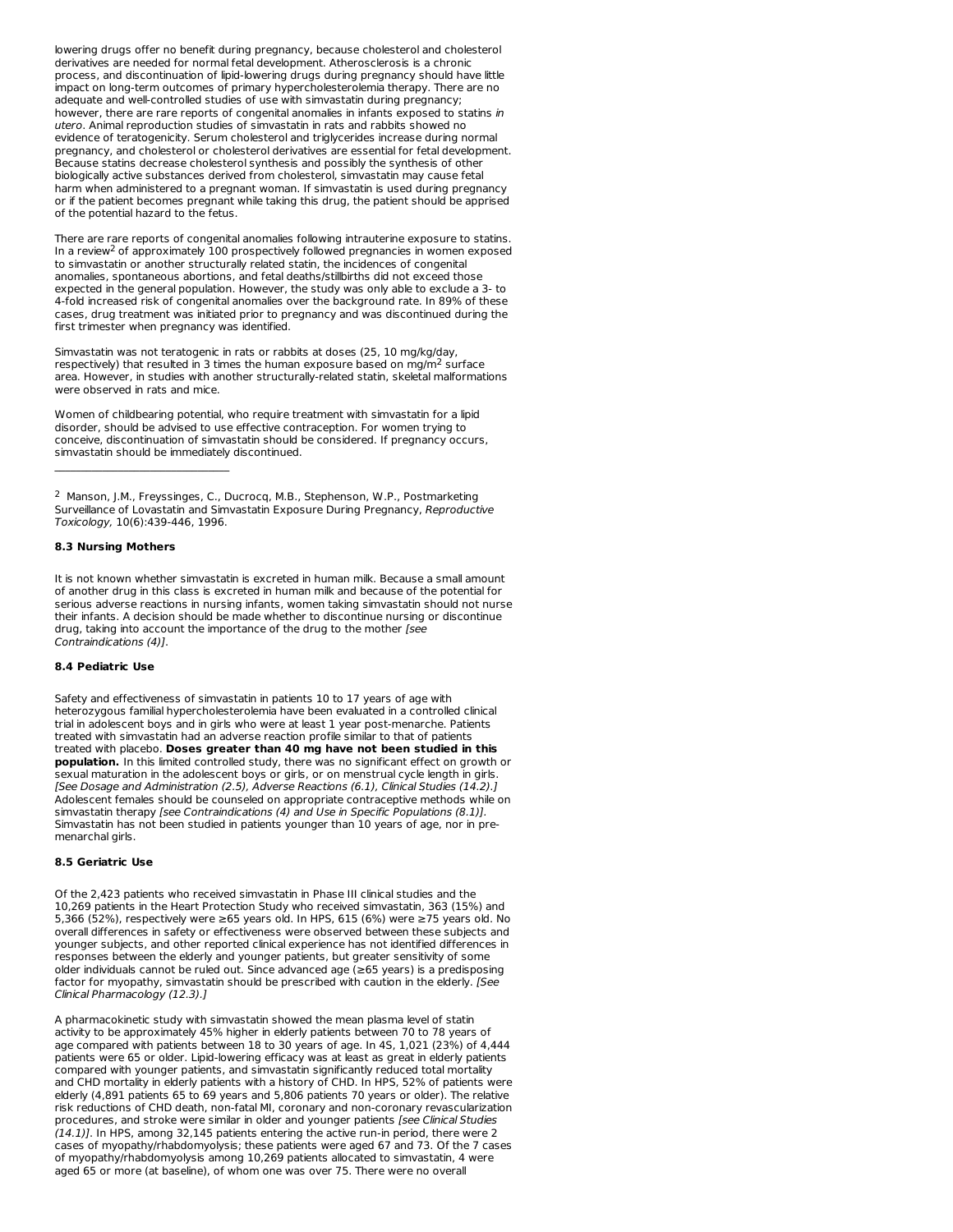differences in safety between older and younger patients in either 4S or HPS.

Because advanced age (≥65 years) is a predisposing factor for myopathy, including rhabdomyolysis, simvastatin should be prescribed with caution in the elderly. In a clinical trial of patients treated with simvastatin 80 mg/day, patients ≥65 years of age had an increased risk of myopathy, including rhabdomyolysis, compared to patients <65 years of age. [See Warnings and Precautions (5.1) and Clinical Pharmacology (12.3).]

# **8.6 Renal Impairment**

Caution should be exercised when simvastatin is administered to patients with severe renal impairment. [See Dosage and Administration (2.6).]

#### **8.7 Hepatic Impairment**

Simvastatin is contraindicated in patients with active liver disease which may include unexplained persistent elevations in hepatic transaminase levels [see Contraindications (4) and Warnings and Precautions (5.3)].

#### **8.8 Chinese Patients**

In a clinical trial in which patients at high risk of cardiovascular disease were treated with simvastatin 40 mg/day (median follow-up 3.9 years), the incidence of myopathy was approximately 0.05% for non-Chinese patients (n=7367) compared with 0.24% for Chinese patients (n=5468). The incidence of myopathy for Chinese patients on simvastatin 40 mg/day or ezetimibe/simvastatin 10/40 mg/day coadministered with extended-release niacin 2 g/day was 1.24%.

Chinese patients may be at higher risk for myopathy, monitor patients appropriately. Coadministration of simvastatin with lipid-modifying doses (≥1 g/day niacin) of niacincontaining products is not recommended in Chinese patients [see Warnings and Precautions (5.1), Drug Interactions (7.4)].

### **10 OVERDOSAGE**

Significant lethality was observed in mice after a single oral dose of 9  $g/m<sup>2</sup>$ . No evidence of lethality was observed in rats or dogs treated with doses of 30 and 100 g/m<sup>2</sup>, respectively. No specific diagnostic signs were observed in rodents. At these doses the only signs seen in dogs were emesis and mucoid stools.

A few cases of overdosage with simvastatin have been reported; the maximum dose taken was 3.6 g. All patients recovered without sequelae. Supportive measures should be taken in the event of an overdose. The dialyzability of simvastatin and its metabolites in man is not known at present.

### **11 DESCRIPTION**

Simvastatin is a lipid-lowering agent that is derived synthetically from a fermentation product of Aspergillus terreus. After oral ingestion, simvastatin, which is an inactive lactone, is hydrolyzed to the corresponding β-hydroxyacid form. This is an inhibitor of 3 hydroxy-3-methylglutaryl-coenzyme A (HMG-CoA) reductase. This enzyme catalyzes the conversion of HMG-CoA to mevalonate, which is an early and rate-limiting step in the biosynthesis of cholesterol.

Simvastatin is butanoic acid, 2,2-dimethyl-,1,2,3,7,8,8a-hexahydro-3,7-dimethyl-8-[2- (tetrahydro-4-hydroxy-6-oxo-2H-pyran-2-yl)-ethyl]-1-naphthalenyl ester, [1S-  $[1\alpha,3\alpha,7\beta,8\beta$   $(2S^*,4S^*)$ ,-8aβ]]. The molecular formula of simvastatin is C $_{25}$ H $_{38}$ O $_{5}$  and its molecular weight is 418.57. Its structural formula is:



Simvastatin USP is a white to off-white, nonhygroscopic, crystalline powder that is practically insoluble in water, and freely soluble in chloroform, methanol and ethanol.

Simvastatin tablets USP for oral administration contain either 5 mg, 10 mg, 20 mg, 40 mg or 80 mg of simvastatin USP and the following inactive ingredients: ascorbic acid, lactose monohydrate, microcrystalline cellulose, pregelatinized starch (maize), hydroxypropyl cellulose, hypromellose, titanium dioxide, talc, citric acid monohydrate, isopropyl alcohol, magnesium stearate and butylated hydroxyanisole. Simvastatin 5 mg also contains ferric oxide yellow, simvastatin 10 mg and simvastatin 20 mg also contains ferric oxide red and ferric oxide yellow, simvastatin 40 mg and simvastatin 80 mg also contains ferric oxide red.

# **12 CLINICAL PHARMACOLOGY**

### **12.1 Mechanism of Action**

Simvastatin is a prodrug and is hydrolyzed to its active β-hydroxyacid form, simvastatin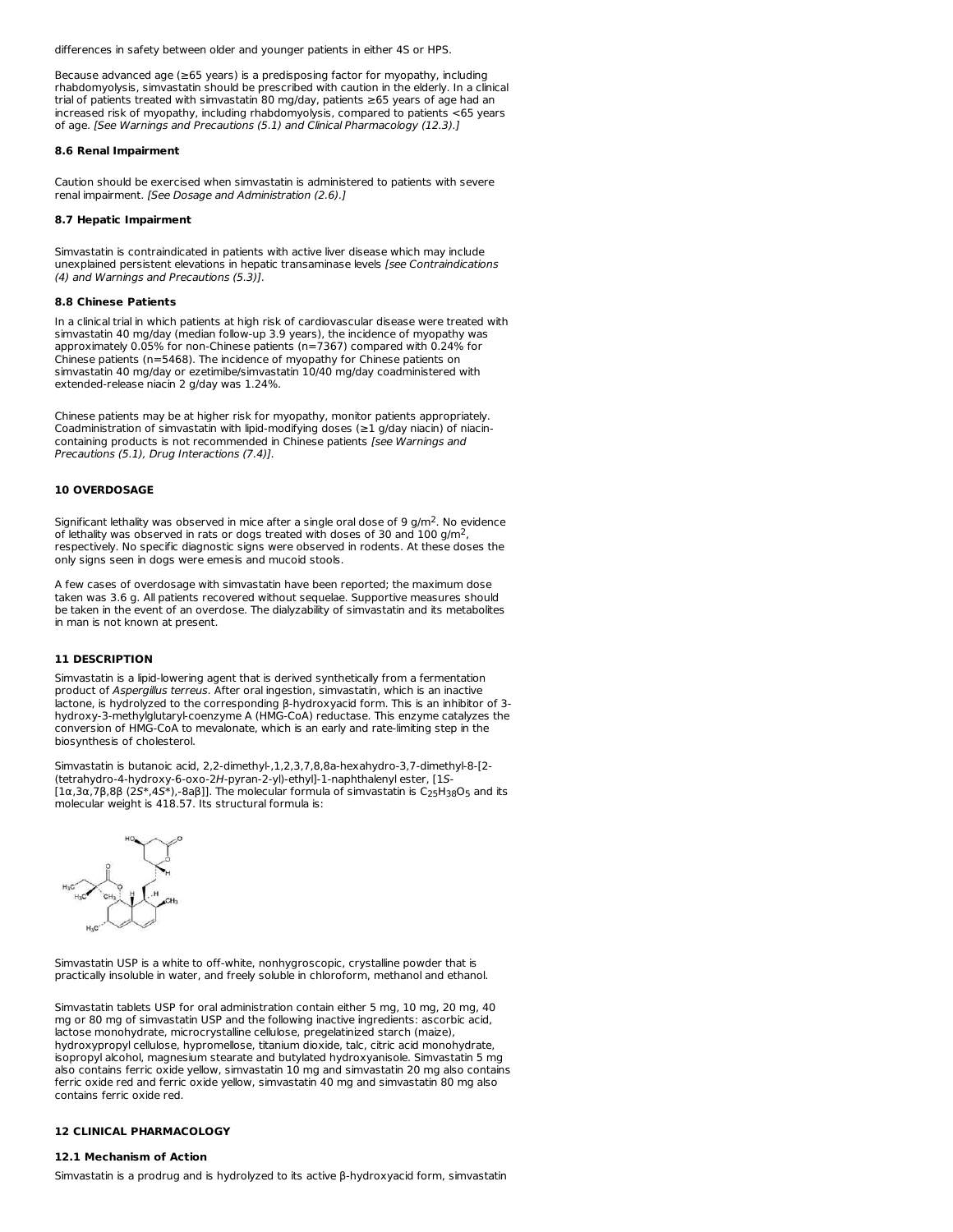acid, after administration. Simvastatin is a specific inhibitor of 3-hydroxy-3 methylglutaryl-coenzyme A (HMG-CoA) reductase, the enzyme that catalyzes the conversion of HMG-CoA to mevalonate, an early and rate limiting step in the biosynthetic pathway for cholesterol. In addition, simvastatin reduces VLDL and TG and increases HDL-C.

# **12.2 Pharmacodynamics**

Epidemiological studies have demonstrated that elevated levels of total-C, LDL-C, as well as decreased levels of HDL-C are associated with the development of atherosclerosis and increased cardiovascular risk. Lowering LDL-C decreases this risk. However, the independent effect of raising HDL-C or lowering TG on the risk of coronary and cardiovascular morbidity and mortality has not been determined.

# **12.3 Pharmacokinetics**

Simvastatin is a lactone that is readily hydrolyzed in vivo to the corresponding βhydroxyacid, a potent inhibitor of HMG-CoA reductase. Inhibition of HMG-CoA reductase is the basis for an assay in pharmacokinetic studies of the β-hydroxyacid metabolites (active inhibitors) and, following base hydrolysis, active plus latent inhibitors (total inhibitors) in plasma following administration of simvastatin.

Following an oral dose of  $^{14}$ C-labeled simvastatin in man, 13% of the dose was excreted in urine and 60% in feces. Plasma concentrations of total radioactivity (simvastatin plus  $14$ C-metabolites) peaked at 4 hours and declined rapidly to about 10% of peak by 12 hours postdose. Since simvastatin undergoes extensive first-pass extraction in the liver, the availability of the drug to the general circulation is low (<5%).

Both simvastatin and its β-hydroxyacid metabolite are highly bound (approximately 95%) to human plasma proteins. Rat studies indicate that when radiolabeled simvastatin was administered, simvastatin-derived radioactivity crossed the blood-brain barrier.

The major active metabolites of simvastatin present in human plasma are the βhydroxyacid of simvastatin and its 6'-hydroxy, 6'-hydroxymethyl, and 6'-exomethylene derivatives. Peak plasma concentrations of both active and total inhibitors were attained within 1.3 to 2.4 hours postdose. While the recommended therapeutic dose range is 5 to 40 mg/day, there was no substantial deviation from linearity of AUC of inhibitors in the general circulation with an increase in dose to as high as 120 mg. Relative to the fasting state, the plasma profile of inhibitors was not affected when simvastatin was administered immediately before an American Heart Association recommended low-fat meal.

In a study including 16 elderly patients between 70 and 78 years of age who received simvastatin 40 mg/day, the mean plasma level of HMG-CoA reductase inhibitory activity was increased approximately 45% compared with 18 patients between 18 to 30 years of age. Clinical study experience in the elderly (n=1522), suggests that there were no overall differences in safety between elderly and younger patients [see Use in Specific Populations (8.5)].

Kinetic studies with another statin, having a similar principal route of elimination, have suggested that for a given dose level higher systemic exposure may be achieved in patients with severe renal insufficiency (as measured by creatinine clearance).

Simvastatin acid is a substrate of the transport protein OATP1B1. Concomitant administration of medicinal products that are inhibitors of the transport protein OATP1B1 may lead to increased plasma concentrations of simvastatin acid and an increased risk of myopathy. For example, cyclosporine has been shown to increase the AUC of statins; although the mechanism is not fully understood, the increase in AUC for simvastatin acid is presumably due, in part, to inhibition of CYP3A4 and/or OATP1B1.

The risk of myopathy is increased by high levels of HMG-CoA reductase inhibitory activity in plasma. Inhibitors of CYP3A4 can raise the plasma levels of HMG-CoA reductase inhibitory activity and increase the risk of myopathy [see Warnings and Precautions (5.1) and Drug Interactions (7.1)].

| Table 3: Effect of Coadministered Drugs or Grapefruit Juice on Simvastatin |  |  |  |  |  |  |
|----------------------------------------------------------------------------|--|--|--|--|--|--|
| <b>Systemic Exposure</b>                                                   |  |  |  |  |  |  |

| CoadministeredDosing of<br>Drug or<br>Grapefruit | Coadministered<br>Drug or Grapefruit                                                | Dosing of<br><b>Simvastatin</b> | Geometric Mean Ratio<br>(Ratio* with / without<br>coadministered drug)<br>'No Effect = 1 |             |                  |
|--------------------------------------------------|-------------------------------------------------------------------------------------|---------------------------------|------------------------------------------------------------------------------------------|-------------|------------------|
| Juice                                            | luice                                                                               |                                 |                                                                                          | AUC         | $c_{\text{max}}$ |
| Precautions (5.1)]                               | <b>Contraindicated with simvastatin [see Contraindications (4) and Warnings and</b> |                                 |                                                                                          |             |                  |
| Telithromycin <sup>t</sup>                       | 200 mg QD for 4 days 80 mg                                                          |                                 | simvastatin<br>acid‡<br>simvastatin                                                      | 12<br>8.9   | 15<br>5.3        |
| Nelfinavir <sup>†</sup>                          | 1250 mg BID for 14<br>days                                                          | 20 mg QD<br>for 28 days         | simvastatin<br>acid‡<br>simvastatin                                                      | 6           | 6.2              |
| Itraconazole <sup>†</sup>                        | 200 mg QD for 4 days 80 mg                                                          |                                 | simvastatin<br>acid‡<br>simvastatin                                                      |             | 13.1<br>13.1     |
| Posaconazole                                     | 100 mg (oral<br>suspension)<br>QD for 13 days                                       | 40 mg                           | simvastatin<br>acid<br>simvastatin                                                       | 7.3<br>10.3 | 9.2<br>9.4       |
|                                                  | 200 mg (oral<br>suspension) QD for 13                                               | 40 mg                           | simvastatin<br>acid                                                                      | 8.5<br>10.6 | 9.5<br>11.4      |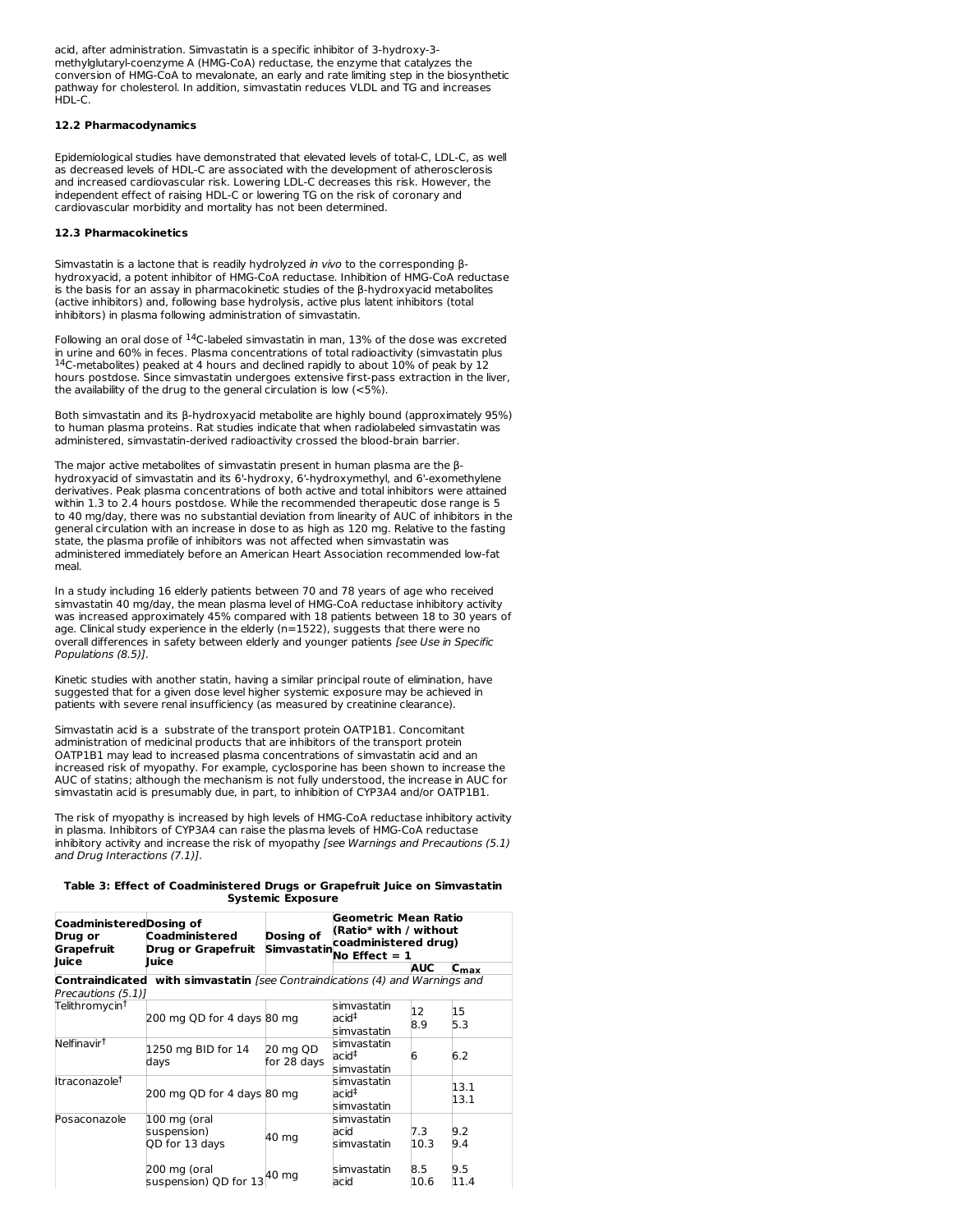|                               | days                                                                           |              | simvastatin                |      |                   |
|-------------------------------|--------------------------------------------------------------------------------|--------------|----------------------------|------|-------------------|
| Gemfibrozil                   | $600$ mg BID for 3 days $\big _{\rm 40\ mg}$                                   |              | simvastatin                | 2.85 | 2.18              |
|                               |                                                                                |              | acid                       | 1.35 | 0.91              |
|                               |                                                                                |              | simvastatin                |      |                   |
| Grapefruit Juice <sup>§</sup> | Avoid grapefruit juice with simvastatin [see Warnings and Precautions (5.1)]   |              | simvastatin                |      |                   |
| (high dose)                   | 200 mL of double-                                                              | 60 mg single | acid                       | 7    |                   |
|                               | strenath TID¶                                                                  | dose         | simvastatin                | 16   |                   |
| Grapefruit Juice <sup>§</sup> |                                                                                |              | simvastatin                |      |                   |
| (low dose)                    | 8 oz (about 237 mL)                                                            | 20 mg single | acid                       | 1.3  |                   |
|                               | of single-strength#                                                            | dose         | simvastatin                | 1.9  |                   |
|                               | Avoid taking with >10 mg simvastatin, based on clinical and/or postmarketing   |              |                            |      |                   |
|                               | experience [see Warnings and Precautions (5.1)]                                |              |                            |      |                   |
| Verapamil SR                  | 240 mg QD Days 1 to                                                            |              | simvastatin                |      |                   |
|                               | 7 then 240 mg BID on 80 mg on                                                  |              | acid                       | 2.3  | 2.4               |
|                               | Days 8 to 10                                                                   | Day 10       | simvastatin                | 2.5  | 2.1               |
| Diltiazem                     |                                                                                |              | simvastatin                |      |                   |
|                               | 120 mg BID for 10                                                              | 80 mg on     | acid                       | 2.69 | 2.69              |
|                               | days                                                                           | Day 10       | simvastatin                | 3.10 | 2.88              |
|                               | 120 mg BID for 14                                                              | 20 mg on     |                            |      |                   |
| Diltiazem                     | days                                                                           | Day 14       | simvastatin                | 4.6  | 3.6               |
|                               | 400 mg BID for 14                                                              | 40 mg QD     | simvastatin                | 1.96 | 2.14              |
| Dronedarone                   | days                                                                           | for 14 days  | acid                       | 3.90 | 3.75              |
|                               |                                                                                |              | simvastatin                |      |                   |
|                               | Avoid taking with >20 mg simvastatin, based on clinical and/or postmarketing   |              |                            |      |                   |
|                               | experience [see Warnings and Precautions (5.1)]                                |              |                            |      |                   |
| Amiodarone                    | 400 mg QD for 3 days 40 mg on                                                  |              | simvastatin                | 1.75 | 1.72              |
|                               |                                                                                | Day 3        | acid                       | 1.76 | 1.79              |
| Amlodipine                    |                                                                                |              | simvastatin<br>simvastatin |      |                   |
|                               | 10 mg QD x 10 days                                                             | 80 mg on     | acid                       | 1.58 | 1.56              |
|                               |                                                                                | Day 10       | simvastatin                | 1.77 | 1.47              |
| Ranolazine SR                 |                                                                                | 80 mg on     | simvastatin                |      |                   |
|                               | 1000 mg BID for 7                                                              | Day 1 and    | acid                       | 2.26 | 2.28              |
|                               | days                                                                           | Days 6 to 9  | simvastatin                | 1.86 | 1.75              |
|                               | Avoid taking with >20 mg simvastatin (or 40 mg for patients who have           |              |                            |      |                   |
|                               | previously taken 80 mg simvastatin chronically, e.g., for 12 months or more,   |              |                            |      |                   |
|                               | without evidence of muscle toxicity), based on clinical experience             |              |                            |      |                   |
|                               |                                                                                | 40 mg single | simvastatin                | 1.7  | 1.6               |
| Lomitapide                    | 60 mg QD for 7 days                                                            | dose         | acid                       | 2    | 2                 |
|                               |                                                                                |              | simvastatin                |      |                   |
|                               |                                                                                | 20 mg single | simvastatin                | 1.4  | 1.4               |
| Lomitapide                    | 10 mg QD for 7 days                                                            | dose         | acid                       | 1.6  | 1.7               |
|                               | No dosing adjustments required for the following:                              |              | simvastatin                |      |                   |
| Fenofibrate                   |                                                                                | 80 mg QD     | simvastatin                |      |                   |
|                               | 160 mg QD x 14 days                                                            | on Days 8    | acid                       | 0.64 | 0.89              |
|                               |                                                                                | to 14        | simvastatin                | 0.89 | 0.83              |
| Niacin extended-              |                                                                                |              | simvastatin                |      |                   |
| release                       | 2 g single dose                                                                | 20 mg single | acid                       | 1.6  | 1.84              |
|                               |                                                                                | dose         | simvastatin                | 1.4  | 1.08              |
| Propranolol                   |                                                                                |              | total inhibitor            |      | ↓ from            |
|                               |                                                                                |              |                            | 0.79 | 33.6 to           |
|                               |                                                                                |              |                            |      | 21.1              |
|                               | 80 mg single dose                                                              | 80 mg single |                            |      | ng·eg/mL          |
|                               |                                                                                | dose         | active inhibitor           |      |                   |
|                               |                                                                                |              |                            | 0.79 | $\downarrow$ from |
|                               |                                                                                |              |                            |      | 7 to 4.7          |
|                               | Results hased on a chemical assay excent results with proprapolol as indicated |              |                            |      | ng·eq/mL          |

Results based on a chemical assay except results with propranolol as indicated. <sup>†</sup> Results could be representative of the following CYP3A4 inhibitors: ketoconazole, erythromycin, clarithromycin, HIV protease inhibitors, and nefazodone.

<sup>‡</sup> Simvastatin acid refers to the β-hydroxyacid of simvastatin.

 $§$  The effect of amounts of grapefruit juice between those used in these two studies on simvastatin pharmacokinetics has not been studied.

Double-strength: one can of frozen concentrate diluted with one can of water. ¶ Grapefruit juice was administered TID for 2 days, and 200 mL together with single dose simvastatin and 30 and 90 minutes following single dose simvastatin on Day 3. # Single-strength: one can of frozen concentrate diluted with 3 cans of water. Grapefruit juice was administered with breakfast for 3 days, and simvastatin was administered in the evening on Day 3.

In a study of 12 healthy volunteers, simvastatin at the 80 mg dose had no effect on the metabolism of the probe cytochrome P450 isoform 3A4 (CYP3A4) substrates midazolam and erythromycin. This indicates that simvastatin is not an inhibitor of CYP3A4, and, therefore, is not expected to affect the plasma levels of other drugs metabolized by CYP3A4.

Coadministration of simvastatin (40 mg QD for 10 days) resulted in an increase in the maximum mean levels of cardioactive digoxin (given as a single 0.4 mg dose on day 10) by approximately 0.3 ng/mL.

# **13 NONCLINICAL TOXICOLOGY**

# **13.1 Carcinogenesis, Mutagenesis, Impairment of Fertility**

In a 72-week carcinogenicity study, mice were administered daily doses of simvastatin of 25, 100, and 400 mg/kg body weight, which resulted in mean plasma drug levels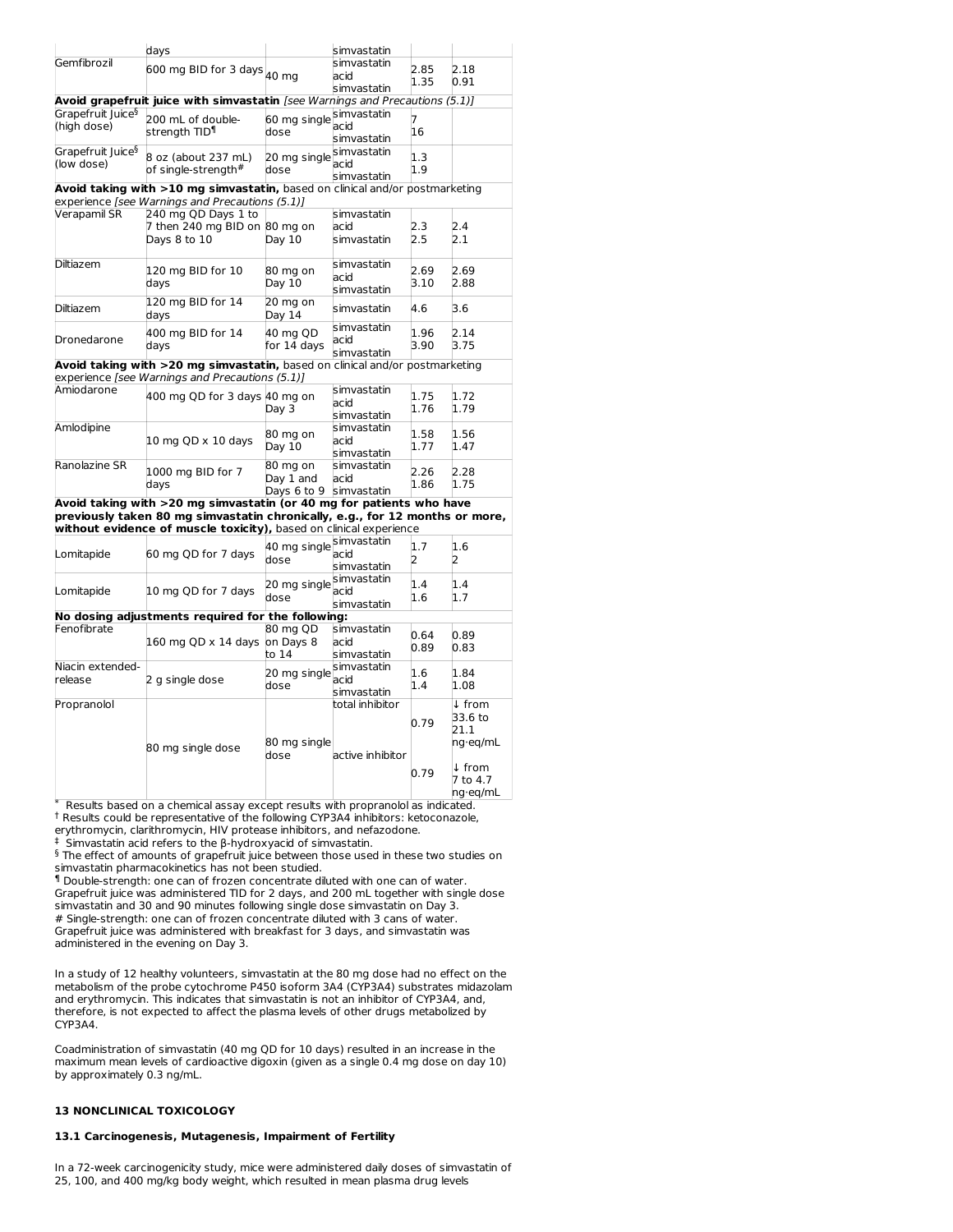approximately 1, 4, and 8 times higher than the mean human plasma drug level, respectively (as total inhibitory activity based on AUC) after an 80 mg oral dose. Liver carcinomas were significantly increased in high-dose females and mid- and high-dose males with a maximum incidence of 90% in males. The incidence of adenomas of the liver was significantly increased in mid- and high-dose females. Drug treatment also significantly increased the incidence of lung adenomas in mid- and high-dose males and females. Adenomas of the Harderian gland (a gland of the eye of rodents) were significantly higher in high-dose mice than in controls. No evidence of a tumorigenic effect was observed at 25 mg/kg/day.

In a separate 92-week carcinogenicity study in mice at doses up to 25 mg/kg/day, no evidence of a tumorigenic effect was observed (mean plasma drug levels were 1 times higher than humans given 80 mg simvastatin as measured by AUC).

In a two-year study in rats at 25 mg/kg/day, there was a statistically significant increase in the incidence of thyroid follicular adenomas in female rats exposed to approximately 11 times higher levels of simvastatin than in humans given 80 mg simvastatin (as measured by AUC).

A second two-year rat carcinogenicity study with doses of 50 and 100 mg/kg/day produced hepatocellular adenomas and carcinomas (in female rats at both doses and in males at 100 mg/kg/day). Thyroid follicular cell adenomas were increased in males and females at both doses; thyroid follicular cell carcinomas were increased in females at 100 mg/kg/day. The increased incidence of thyroid neoplasms appears to be consistent with findings from other statins. These treatment levels represented plasma drug levels (AUC) of approximately 7 and 15 times (males) and 22 and 25 times (females) the mean human plasma drug exposure after an 80 milligram daily dose.

No evidence of mutagenicity was observed in a microbial mutagenicity (Ames) test with or without rat or mouse liver metabolic activation. In addition, no evidence of damage to genetic material was noted in an *in vitro* alkaline elution assay using rat hepatocytes, a V-79 mammalian cell forward mutation study, an in vitro chromosome aberration study in CHO cells, or an in vivo chromosomal aberration assay in mouse bone marrow.

There was decreased fertility in male rats treated with simvastatin for 34 weeks at 25 mg/kg body weight (4 times the maximum human exposure level, based on AUC, in patients receiving 80 mg/day); however, this effect was not observed during a subsequent fertility study in which simvastatin was administered at this same dose level to male rats for 11 weeks (the entire cycle of spermatogenesis including epididymal maturation). No microscopic changes were observed in the testes of rats from either study. At 180 mg/kg/day, (which produces exposure levels 22 times higher than those in humans taking 80 mg/day based on surface area, mg/m<sup>2</sup>), seminiferous tubule degeneration (necrosis and loss of spermatogenic epithelium) was observed. In dogs, there was drug-related testicular atrophy, decreased spermatogenesis, spermatocytic degeneration and giant cell formation at 10 mg/kg/day, (approximately 2 times the human exposure, based on AUC, at 80 mg/day). The clinical significance of these findings is unclear.

### **13.2 Animal Toxicology and/or Pharmacology**

### CNS Toxicity

Optic nerve degeneration was seen in clinically normal dogs treated with simvastatin for 14 weeks at 180 mg/kg/day, a dose that produced mean plasma drug levels about 12 times higher than the mean plasma drug level in humans taking 80 mg/day.

A chemically similar drug in this class also produced optic nerve degeneration (Wallerian degeneration of retinogeniculate fibers) in clinically normal dogs in a dose-dependent fashion starting at 60 mg/kg/day, a dose that produced mean plasma drug levels about 30 times higher than the mean plasma drug level in humans taking the highest recommended dose (as measured by total enzyme inhibitory activity). This same drug also produced vestibulocochlear Wallerian-like degeneration and retinal ganglion cell chromatolysis in dogs treated for 14 weeks at 180 mg/kg/day, a dose that resulted in a mean plasma drug level similar to that seen with the 60 mg/kg/day dose.

CNS vascular lesions, characterized by perivascular hemorrhage and edema, mononuclear cell infiltration of perivascular spaces, perivascular fibrin deposits and necrosis of small vessels were seen in dogs treated with simvastatin at a dose of 360 mg/kg/day, a dose that produced mean plasma drug levels that were about 14 times higher than the mean plasma drug levels in humans taking 80 mg/day. Similar CNS vascular lesions have been observed with several other drugs of this class.

There were cataracts in female rats after two years of treatment with 50 and 100 mg/kg/day (22 and 25 times the human AUC at 80 mg/day, respectively) and in dogs after three months at 90 mg/kg/day (19 times) and at two years at 50 mg/kg/day (5 times).

# **14 CLINICAL STUDIES**

### **14.1 Clinical Studies in Adults**

Reductions in Risk of CHD Mortality and Cardiovascular Events

In 4S, the effect of therapy with simvastatin on total mortality was assessed in 4,444 patients with CHD and baseline total cholesterol 212 to 309 mg/dL (5.5 to 8 mmol/L). In this multicenter, randomized, double-blind, placebo-controlled study, patients were treated with standard care, including diet, and either simvastatin 20 to 40 mg/day (n=2,221) or placebo (n=2,223) for a median duration of 5.4 years. Over the course of the study, treatment with simvastatin led to mean reductions in total-C, LDL-C and TG of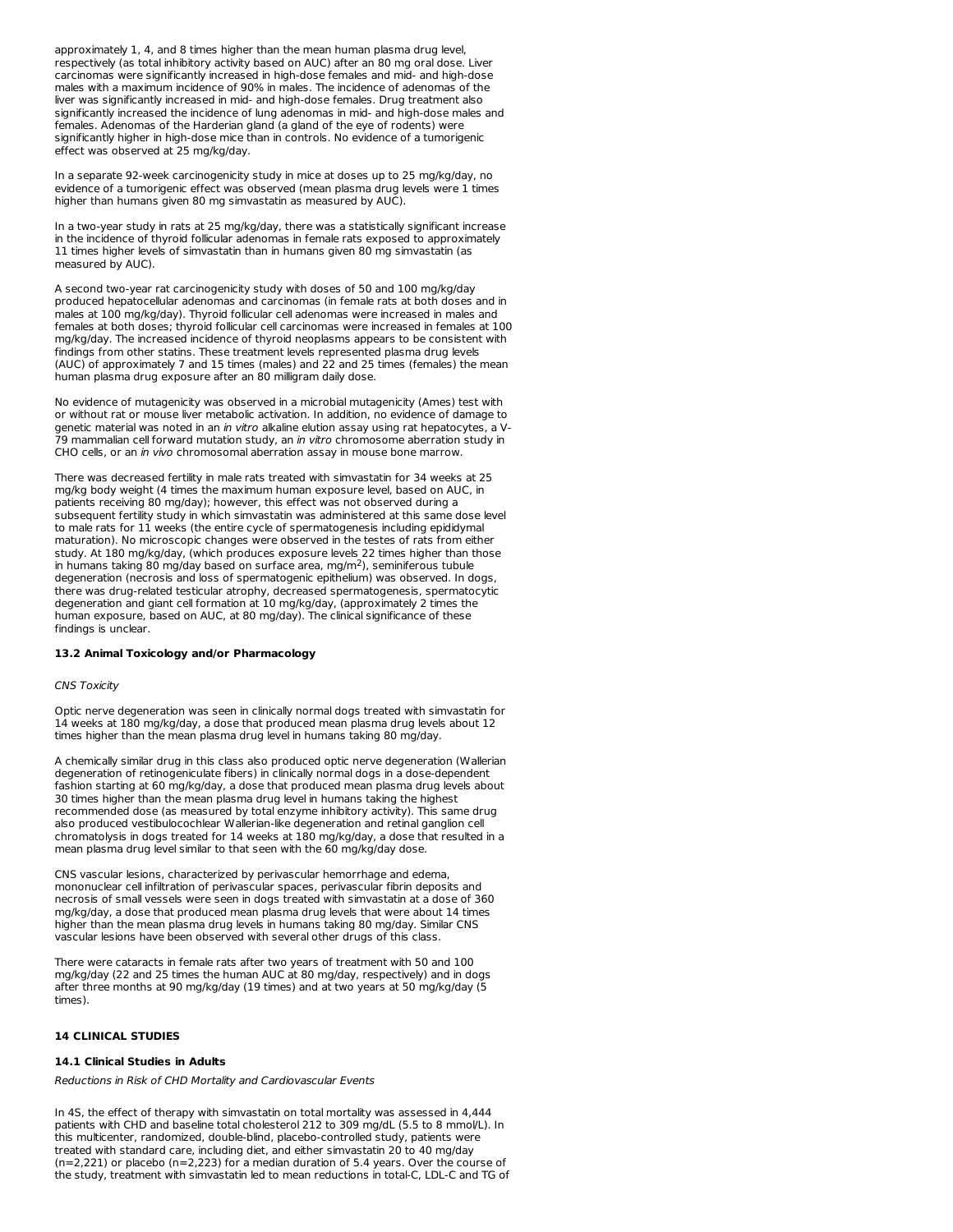25%, 35%, and 10%, respectively, and a mean increase in HDL-C of 8%. Simvastatin significantly reduced the risk of mortality by 30% (p=0.0003, 182 deaths in the simvastatin group vs 256 deaths in the placebo group). The risk of CHD mortality was significantly reduced by 42% (p=0.00001, 111 vs 189 deaths). There was no statistically significant difference between groups in non-cardiovascular mortality. Simvastatin significantly decreased the risk of having major coronary events (CHD mortality plus hospital-verified and silent non-fatal myocardial infarction [MI]) by 34% (p<0.00001, 431 vs 622 patients with one or more events). The risk of having a hospital-verified non-fatal MI was reduced by 37%. Simvastatin significantly reduced the risk for undergoing myocardial revascularization procedures (coronary artery bypass grafting or percutaneous transluminal coronary angioplasty) by 37% (p<0.00001, 252 vs 383 patients). Simvastatin significantly reduced the risk of fatal plus non-fatal cerebrovascular events (combined stroke and transient ischemic attacks) by 28% (p=0.033, 75 vs 102 patients). Simvastatin reduced the risk of major coronary events to a similar extent across the range of baseline total and LDL cholesterol levels. Because there were only 53 female deaths, the effect of simvastatin on mortality in women could not be adequately assessed. However, simvastatin significantly lessened the risk of having major coronary events by 34% (60 vs 91 women with one or more event). The randomization was stratified by angina alone (21% of each treatment group) or a previous MI. Because there were only 57 deaths among the patients with angina alone at baseline, the effect of simvastatin on mortality in this subgroup could not be adequately assessed. However, trends in reduced coronary mortality, major coronary events and revascularization procedures were consistent between this group and the total study cohort. Additionally, simvastatin resulted in similar decreases in relative risk for total mortality, CHD mortality, and major coronary events in elderly patients (≥65 years), compared with younger patients.

The Heart Protection Study (HPS) was a large, multi-center, placebo-controlled, doubleblind study with a mean duration of 5 years conducted in 20,536 patients (10,269 on simvastatin 40 mg and 10,267 on placebo). Patients were allocated to treatment using a covariate adaptive method<sup>3</sup> which took into account the distribution of 10 important baseline characteristics of patients already enrolled and minimized the imbalance of those characteristics across the groups. Patients had a mean age of 64 years (range 40 to 80 years), were 97% Caucasian and were at high risk of developing a major coronary event because of existing CHD (65%), diabetes (Type 2, 26%; Type 1, 3%), history of stroke or other cerebrovascular disease (16%), peripheral vessel disease (33%), or hypertension in males ≥65 years (6%). At baseline, 3,421 patients (17%) had LDL-C levels below 100 mg/dL, of whom 953 (5%) had LDL-C levels below 80 mg/dL; 7,068 patients (34%) had levels between 100 and 130 mg/dL; and 10,047 patients (49%) had levels greater than 130 mg/dL.

The HPS results showed that simvastatin 40 mg/day significantly reduced: total and CHD mortality; non-fatal MI, stroke, and revascularization procedures (coronary and noncoronary) (see Table 4).

| Table 4: Summary of Heart Protection Study Results                                 |                                                              |                              |                                       |                        |  |  |  |  |
|------------------------------------------------------------------------------------|--------------------------------------------------------------|------------------------------|---------------------------------------|------------------------|--|--|--|--|
| <b>Endpoint</b>                                                                    | Simvastatin Placebo<br>$(N=10.269)$ $(N=10.267)$<br>$n (%)*$ | $n (%)*$                     | <b>Risk Reduction</b><br>(%) (95% CI) | p-Value                |  |  |  |  |
| Primary<br>Mortality<br>CHD mortality                                              | 1,328 (12.9)<br>587 (5.7)                                    | 1.507<br>(14.7)<br>707 (6.9) | 13 (6 to 19)<br>18 (8 to 26)          | p=0.0003<br>$p=0.0005$ |  |  |  |  |
| <b>Secondary</b><br>Non-fatal MI<br>Stroke                                         | 357 (3.5)<br>444 (4.3)                                       | 574 (5.6)<br>585 (5.7)       | 38 (30 to 46)<br>25 (15 to 34)        | p<0.0001<br>p<0.0001   |  |  |  |  |
| Tertiary<br>Coronary<br>revascularization<br>Peripheral and other non-             | 513(5)<br>450 (4.4)                                          | 725(7.1)<br>532 (5.2)        | 30 (22 to 38)<br>16 (5 to 26)         | p<0.0001<br>$p=0.006$  |  |  |  |  |
| coronary<br>revascularization<br>$\pi$ n = number of patients with indicated event |                                                              |                              |                                       |                        |  |  |  |  |

 $3$  D.R. Taves, Minimization: a new method of assigning patients to treatment and control groups. Clin. Pharmacol. Ther. 15 (1974), pp. 443-453

—————————————————

Two composite endpoints were defined in order to have sufficient events to assess relative risk reductions across a range of baseline characteristics (see Figure 1). A composite of major coronary events (MCE) was comprised of CHD mortality and nonfatal MI (analyzed by time-to-first event; 898 patients treated with simvastatin had events and 1,212 patients on placebo had events). A composite of major vascular events (MVE) was comprised of MCE, stroke and revascularization procedures including coronary, peripheral and other non-coronary procedures (analyzed by time-to-first event; 2,033 patients treated with simvastatin had events and 2,585 patients on placebo had events). Significant relative risk reductions were observed for both composite endpoints (27% for MCE and 24% for MVE, p<0.0001). Treatment with simvastatin produced significant relative risk reductions for all components of the composite endpoints. The risk reductions produced by simvastatin in both MCE and MVE were evident and consistent regardless of cardiovascular disease related medical history at study entry (i.e., CHD alone; or peripheral vascular disease, cerebrovascular disease, diabetes or treated hypertension, with or without CHD), gender, age, creatinine levels up to the entry limit of 2.3 mg/dL, baseline levels of LDL-C, HDL-C, apolipoprotein B and A-1, baseline concomitant cardiovascular medications (i.e., aspirin, beta blockers, or calcium channel blockers), smoking status, alcohol intake, or obesity. Diabetics showed risk reductions for MCE and MVE due to simvastatin treatment regardless of baseline HbA1c levels or obesity with the greatest effects seen for diabetics without CHD.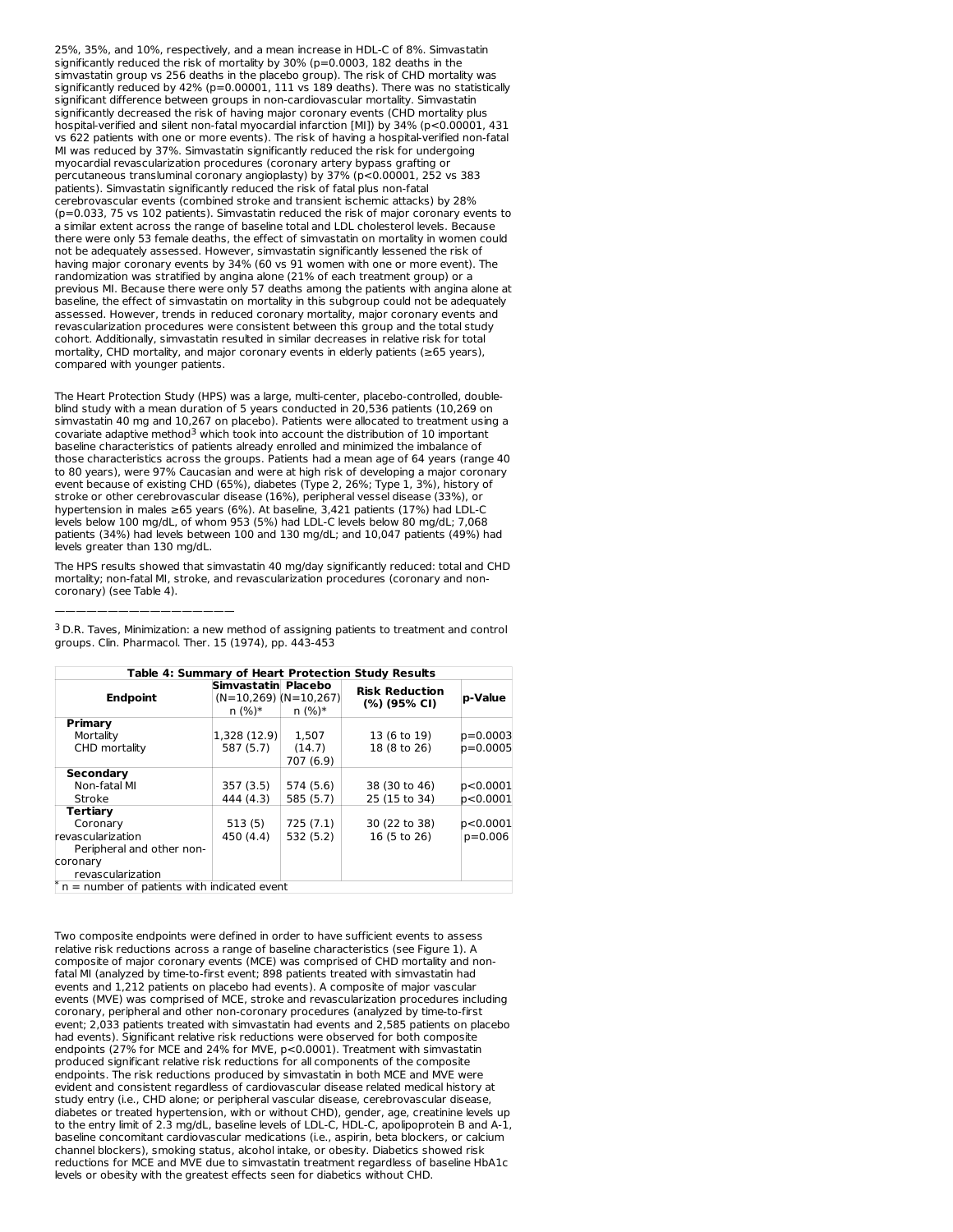### Figure 1 The Effects of Treatment with Simvastatin on Major Vascular Events and Major Coronary Events in HPS

|                                                                       |                          | <b>Major Vascular Events</b> |                      |                                                      | <b>Major Coronary Events</b> |                     |                      |                                      |         |
|-----------------------------------------------------------------------|--------------------------|------------------------------|----------------------|------------------------------------------------------|------------------------------|---------------------|----------------------|--------------------------------------|---------|
| <b>Baseline</b>                                                       |                          |                              | Incidence (%)        | Favors                                               | Favors                       |                     | Incidence (%)        | Favors                               | Favors  |
| Characteristics                                                       | N                        | Simvastatin Placebo          |                      | <b>Simvastatin</b>                                   | Placebo                      | Simvastatin Placebo |                      | <b>Simvastatin</b>                   | Placebo |
| All patients                                                          | 20,536                   | 19.8                         | 25.2                 |                                                      |                              | 8.7                 | 11.8                 |                                      |         |
| Without CHD<br>With CHD                                               | 7.150<br>13,386          | 16.1<br>21.8                 | 20.8<br>27.5         |                                                      |                              | 5.1<br>10.7         | 8<br>13.9            |                                      |         |
| Diabetes mellitus<br>Without CHD<br>With CHD                          | 5,963<br>3,982<br>1.981  | 20.2<br>13.8<br>33.4         | 25.1<br>18.6<br>37.8 |                                                      |                              | 9.4<br>5.5<br>17.4  | 12.6<br>8.4<br>21    |                                      |         |
| Without diabetes mellitus                                             | 14,573                   | 19.6                         | 25.2                 |                                                      |                              | 8.5                 | 11.5                 |                                      |         |
| Peripheral vascular disease<br>Without CHD<br>With CHD                | 6,748<br>2,701<br>4,047  | 26.4<br>24.7<br>27.6         | 32.7<br>30.5<br>34.3 |                                                      |                              | 10.9<br>7<br>13.4   | 13.8<br>10.1<br>16.4 |                                      |         |
| Cerebrovascular disease<br>Without CHD<br>With CHD                    | 3,280<br>1,820<br>1,460  | 24.7<br>18.7<br>32.4         | 29.8<br>23.6<br>37.4 |                                                      |                              | 10.4<br>5.9<br>16.2 | 13.3<br>8.7<br>19    |                                      |         |
| Gender<br>Female<br>Male                                              | 5.082<br>15,454          | 14.4<br>21.6                 | 17.7<br>27.6         |                                                      |                              | 5.2<br>9.9          | 7.8<br>13.1          |                                      |         |
| Age (years)<br>$\geq 40$ to < 65<br>$\geq 65$ to < 70<br>$\geq 70$    | 9.839<br>4,891<br>5,806  | 16.9<br>20.9<br>23.6         | 22.1<br>27.2<br>28.7 |                                                      |                              | 6.2<br>9.5<br>12.4  | 9.2<br>13.1<br>15.2  |                                      |         |
| LDL-cholesterol (mg/dL)<br>< 100<br>$\geq 100$ to < 130<br>$\geq$ 130 | 3.421<br>7.068<br>10,047 | 16.4<br>18.9<br>21.6         | 21<br>24.7<br>26.9   |                                                      |                              | 7.5<br>7.9<br>9.7   | 9.8<br>11.9<br>12.4  |                                      |         |
| HDL-cholesterol (mg/dL)<br>< 35<br>$\geq$ 35 to < 43<br>$\geq 43$     | 7.176<br>5,666<br>7.694  | 22.6<br>20<br>17             | 29.9<br>25.1<br>20.9 |                                                      |                              | 10.2<br>8.9<br>7.3  | 14.4<br>11.7<br>9.4  |                                      |         |
|                                                                       |                          |                              |                      | $0.4$ 0.6 0.8<br>$\mathbf{1}$<br>Risk Ratio (95% CI) | 1.2                          |                     |                      | $0.4$ 0.6 0.8<br>Risk Ratio (95% CI) | 1.2     |

 $N =$  number of patients in each subgroup. The inverted triangles are point estimates of the relative risk, with their 95% confidence intervals represented as a line. The area of a triangle is proportional to the number of patients with MVE or MCE in the subgroup relative to the number with MVE or MCE, respectively, in the entire study population. The vertical solid line represents a relative risk of one. The vertical dashed line represents the point estimate of relative risk in the entire study population.

# Angiographic Studies

In the Multicenter Anti-Atheroma Study, the effect of simvastatin on atherosclerosis was assessed by quantitative coronary angiography in hypercholesterolemic patients with CHD. In this randomized, double-blind, controlled study, patients were treated with simvastatin 20 mg/day or placebo. Angiograms were evaluated at baseline, two and four years. The co-primary study endpoints were mean change per-patient in minimum and mean lumen diameters, indicating focal and diffuse disease, respectively. Simvastatin significantly slowed the progression of lesions as measured in the Year 4 angiogram by both parameters, as well as by change in percent diameter stenosis. In addition, simvastatin significantly decreased the proportion of patients with new lesions and with new total occlusions.

#### Modifications of Lipid Profiles

#### Primary Hyperlipidemia (Fredrickson type lla and llb)

Simvastatin has been shown to be effective in reducing total-C and LDL-C in heterozygous familial and non-familial forms of hyperlipidemia and in mixed hyperlipidemia. Maximal to near maximal response is generally achieved within 4 to 6 weeks and maintained during chronic therapy. Simvastatin significantly decreased total- C, LDL-C, total-C/HDL-C ratio, and LDL-C/HDL-C ratio; simvastatin also decreased TG and increased HDL-C (see Table 5).

| Table 5: Mean Response in Patients with Primary<br>Hyperlipidemia and Combined (mixed) Hyperlipidemia<br>(Mean Percent Change from Baseline After 6 to 24 |            |                |                |          |                |  |  |
|-----------------------------------------------------------------------------------------------------------------------------------------------------------|------------|----------------|----------------|----------|----------------|--|--|
|                                                                                                                                                           |            | Weeks)         |                |          |                |  |  |
| <b>TREATMENT</b>                                                                                                                                          | N          | TOTAL-<br>C    | LDL-C          | HDL-C    | TG*            |  |  |
| Lower Dose<br>Comparative Study <sup>†</sup><br>(Mean % Change at<br>Week 6)<br><b>Simvastatin</b> 5 mg<br>q.p.m.<br>Simvastatin 10 mg<br>q.p.m.          | 109<br>110 | $-19$<br>$-23$ | $-26$<br>$-30$ | 10<br>12 | $-12$<br>$-15$ |  |  |
| Scandinavian<br>Simvastatin Survival<br>Study <sup>‡</sup><br>(Mean % Change at<br>Week 6)<br>Placebo                                                     | 2223       | $-1$           | $-1$           | O        | $-2$           |  |  |
| Simvastatin 20 mg<br>q.p.m.                                                                                                                               | 2221       | $-28$          | $-38$          | 8        | $-19$          |  |  |
| Upper Dose<br>Comparative Study <sup>§</sup>                                                                                                              |            |                |                |          |                |  |  |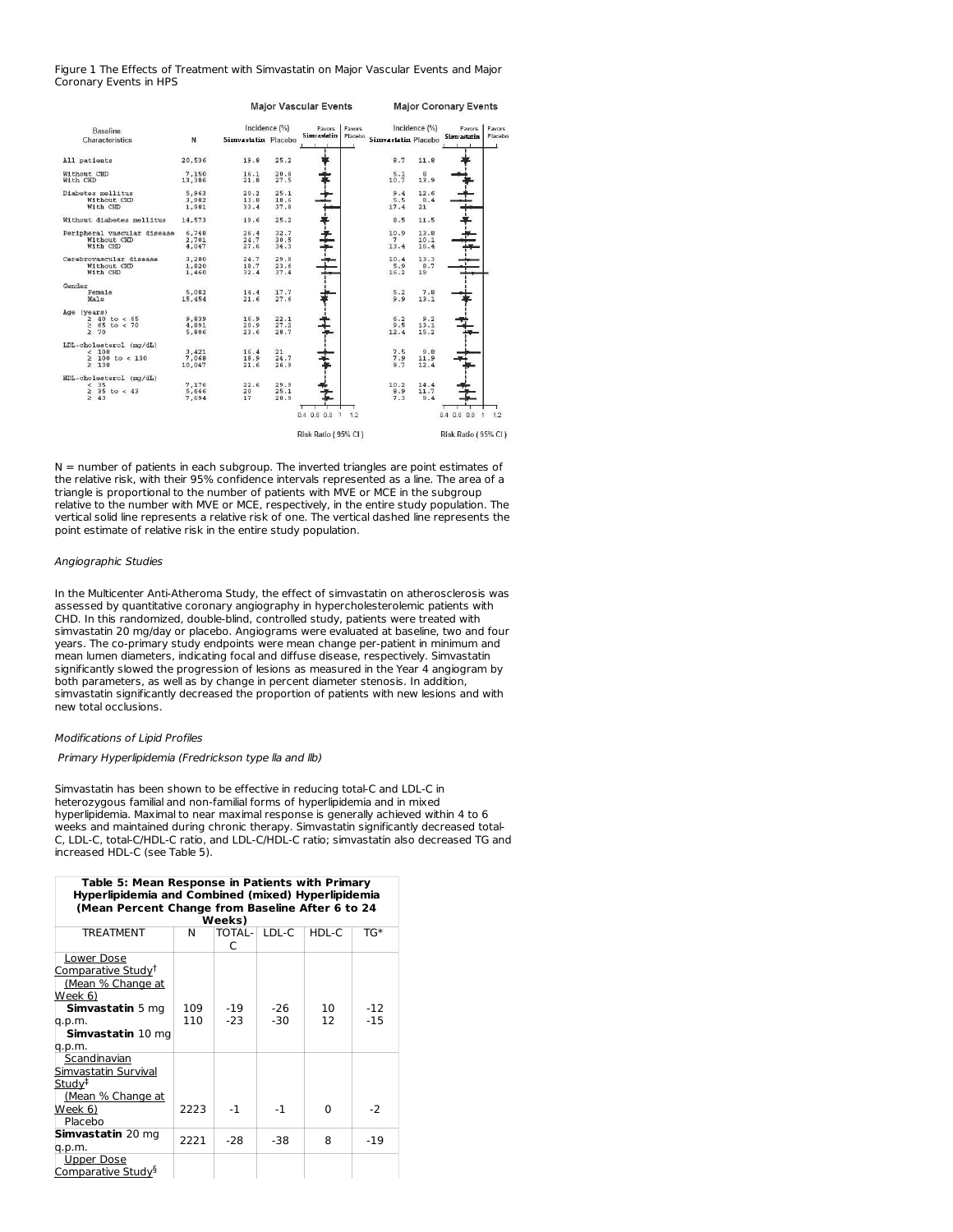| <u>(Mean % Change</u><br>Averaged at Weeks 18<br>land 24)                |     |       |       |    |       |  |
|--------------------------------------------------------------------------|-----|-------|-------|----|-------|--|
| Simvastatin 40 mg                                                        | 433 | $-31$ | $-41$ | 9  | $-18$ |  |
| q.p.m.                                                                   |     |       |       |    |       |  |
| Simvastatin 80 mg                                                        | 664 | $-36$ | $-47$ | 8  | $-24$ |  |
| q.p.m.¶                                                                  |     |       |       |    |       |  |
| Multi-Center                                                             |     |       |       |    |       |  |
| Combined                                                                 |     |       |       |    |       |  |
| Hyperlipidemia Study#                                                    |     |       |       |    |       |  |
| (Mean % Change at                                                        |     |       |       |    |       |  |
| Week 6)                                                                  | 125 | 1     | 2     | 3  | $-4$  |  |
| Placebo                                                                  | 123 | $-25$ | $-29$ | 13 | $-28$ |  |
| Simvastatin 40 mg                                                        |     |       |       |    |       |  |
| q.p.m.                                                                   | 124 | $-31$ | $-36$ | 16 | $-33$ |  |
| Simvastatin 80 mg                                                        |     |       |       |    |       |  |
| q.p.m.                                                                   |     |       |       |    |       |  |
| * median percent change                                                  |     |       |       |    |       |  |
| $^\dagger$ mean baseline LDL-C 244 mg/dL and median baseline TG 168      |     |       |       |    |       |  |
| mg/dL                                                                    |     |       |       |    |       |  |
| #mean baseline LDL-C 188 mg/dL and median baseline TG 128                |     |       |       |    |       |  |
| mg/dL                                                                    |     |       |       |    |       |  |
| $\frac{5}{2}$ mean baseline LDL-C 226 mg/dL and median baseline TG 156   |     |       |       |    |       |  |
| mg/dL                                                                    |     |       |       |    |       |  |
| <sup>¶</sup> 21% and 36% median reduction in TG in patients with TG ≤200 |     |       |       |    |       |  |
| mg/dL and TG >200 mg/dL, respectively. Patients with TG >350             |     |       |       |    |       |  |
| mg/dL were excluded                                                      |     |       |       |    |       |  |
| $^{\#}$ mean baseline LDL-C 156 mg/dL and median baseline TG 391         |     |       |       |    |       |  |
| mg/dL.                                                                   |     |       |       |    |       |  |

Hypertriglyceridemia (Fredrickson type IV)

The results of a subgroup analysis in 74 patients with type IV hyperlipidemia from a 130 patient, double-blind, placebo-controlled, 3-period crossover study are presented in Table 6.

| Table 6: Six-week, Lipid-lowering Effects of Simvastatin in Type IV                          |    |         |                                    |                                                                   |         |         |            |  |  |  |
|----------------------------------------------------------------------------------------------|----|---------|------------------------------------|-------------------------------------------------------------------|---------|---------|------------|--|--|--|
| Hyperlipidemia Median Percent Change (25 <sup>th</sup> and 75 <sup>th</sup> percentile) from |    |         |                                    |                                                                   |         |         |            |  |  |  |
| Baseline*                                                                                    |    |         |                                    |                                                                   |         |         |            |  |  |  |
|                                                                                              |    |         |                                    |                                                                   |         |         | Non-       |  |  |  |
| <b>TREATMENT</b>                                                                             | N  | Total-C | LDL-C                              | HDL-C                                                             | TG      | VLDL-C  | HDL-C      |  |  |  |
|                                                                                              |    | $+2$    | $+1$                               | $+3$                                                              | -9      | $-7$    | $+1$       |  |  |  |
| Placebo                                                                                      | 74 |         | $(-7, +7)$ $(-8, +14)$ $(-3, +10)$ |                                                                   | $(-25,$ | $(-25,$ | $(-9, +8)$ |  |  |  |
|                                                                                              |    |         |                                    |                                                                   | $+13)$  | $+11)$  |            |  |  |  |
| Simvastatin                                                                                  | 74 | $-25$   | -28                                | $+11$                                                             | $-29$   | $-37$   | $-32$      |  |  |  |
| 40 mg/day                                                                                    |    |         |                                    | (-34, -19) (-40, -17) ((+5, +23) (-43, -16) (-54, -23) (-42, -23) |         |         |            |  |  |  |
| Simvastatin                                                                                  | 74 | $-32$   | -37                                | $+15$                                                             | -34     | -41     | -38        |  |  |  |
| (-38, -24) (-46, -26) ((+5, +23) (-45, -18) (-57, -28) (-49, -32)<br>80 mg/day               |    |         |                                    |                                                                   |         |         |            |  |  |  |
| $*$ The median baseline values (mg/dL) for the patients in this study were: total-C          |    |         |                                    |                                                                   |         |         |            |  |  |  |
| $=$ 254. LDL-C = 135. HDL-C = 36. TG = 404. VLDL-C = 83. and non-HDL-C =                     |    |         |                                    |                                                                   |         |         |            |  |  |  |
| 215.                                                                                         |    |         |                                    |                                                                   |         |         |            |  |  |  |

Dysbetalipoproteinemia (Fredrickson type III)

The results of a subgroup analysis in 7 patients with type III hyperlipidemia (dysbetalipoproteinemia) (apo E2/2) (VLDL-C/TG>0.25) from a 130-patient, double-blind, placebo-controlled, 3-period crossover study are presented in Table 7.

| Table 7: Six-week, Lipid-lowering Effects of Simvastatin in Type III<br>Hyperlipidemia Median Percent Change (min, max) from Baseline* |                  |                                       |                      |         |           |         |                           |  |
|----------------------------------------------------------------------------------------------------------------------------------------|------------------|---------------------------------------|----------------------|---------|-----------|---------|---------------------------|--|
| TREATMENT                                                                                                                              | N                |                                       | Total-C $ LDL-C +  $ | HDL-C   | TG        |         | VLDL-C +Non-HDL-          |  |
|                                                                                                                                        |                  |                                       | IDL                  |         |           | IDL     |                           |  |
|                                                                                                                                        |                  | -8                                    | -8                   | $-2$    | $+4$      | $-4$    | -8                        |  |
| Placebo                                                                                                                                |                  | (-24, +34)                            | $(-27)$              | $(-21,$ | $(-22,$   | $(-28)$ | $(-26, -39)$              |  |
|                                                                                                                                        |                  |                                       | $+23)$               | $+16)$  | $+90)$    | $+78$   |                           |  |
| Simvastatin                                                                                                                            |                  | -50                                   | $-50$                | $+7$    | $-41$     | -58     | -57                       |  |
|                                                                                                                                        |                  | $(-66, -39)$ $(-60, -31)$ $(-8, +23)$ |                      |         | $(-74. -$ |         | $(-90, -37)$ $(-72, -44)$ |  |
|                                                                                                                                        | 40 mg/day<br>16) |                                       |                      |         |           |         |                           |  |
| Simvastatin                                                                                                                            |                  | -52                                   | -51                  | $+7$    | -38       | -60     | -59                       |  |
| (-55, -41) (-57, -28) (-5, +29) (-58, +2) (-72, -39) (-61, -46)<br>80 mg/day                                                           |                  |                                       |                      |         |           |         |                           |  |
| $*$ The median baseline values (mg/dL) were: total-C = 324, LDL-C = 121, HDL-C =                                                       |                  |                                       |                      |         |           |         |                           |  |
| $31, TG = 411, VLDL-C = 170, and non-HDL-C = 291.$                                                                                     |                  |                                       |                      |         |           |         |                           |  |

## Homozygous Familial Hypercholesterolemia

In a controlled clinical study, 12 patients 15 to 39 years of age with homozygous familial hypercholesterolemia received simvastatin 40 mg/day in a single dose or in 3 divided doses, or 80 mg/day in 3 divided doses. In 11 patients with reductions in LDL-C, the mean LDL-C changes for the 40 and 80 mg doses were 14% (range 8% to 23%, median 12%) and 30% (range 14% to 46%, median 29%), respectively. One patient had an increase of 15% in LDL-C. Another patient with absent LDL-C receptor function had an LDL-C reduction of 41% with the 80 mg dose.

# Endocrine Function

In clinical studies, simvastatin did not impair adrenal reserve or significantly reduce basal plasma cortisol concentration. Small reductions from baseline in basal plasma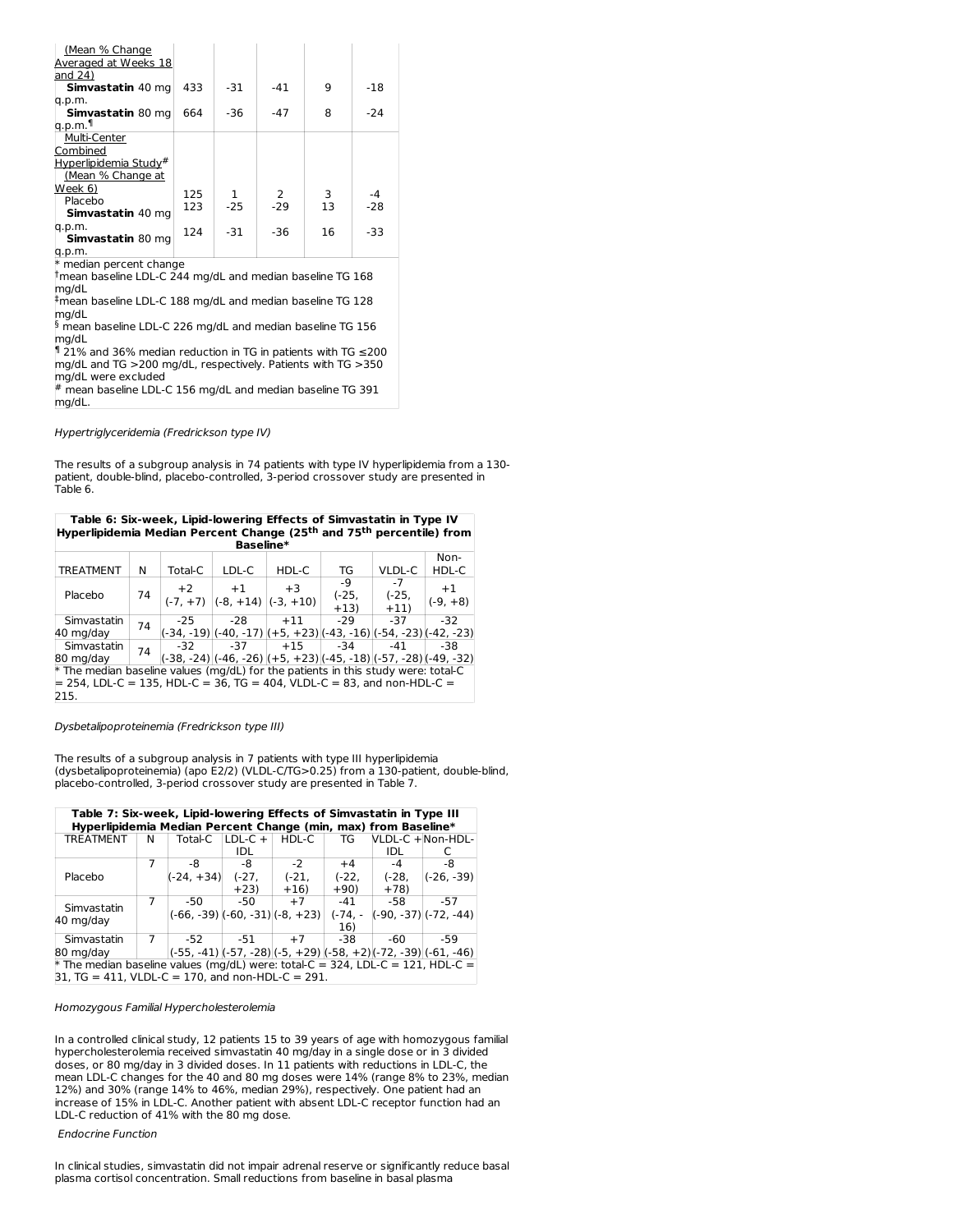testosterone in men were observed in clinical studies with simvastatin, an effect also observed with other statins and the bile acid sequestrant cholestyramine. There was no effect on plasma gonadotropin levels. In a placebo-controlled, 12-week study there was no significant effect of simvastatin 80 mg on the plasma testosterone response to human chorionic gonadotropin. In another 24-week study, simvastatin 20 to 40 mg had no detectable effect on spermatogenesis. In 4S, in which 4,444 patients were randomized to simvastatin 20 to 40 mg/day or placebo for a median duration of 5.4 years, the incidence of male sexual adverse events in the two treatment groups was not significantly different. Because of these factors, the small changes in plasma testosterone are unlikely to be clinically significant. The effects, if any, on the pituitarygonadal axis in pre-menopausal women are unknown.

#### **14.2 Clinical Studies in Adolescents**

In a double-blind, placebo-controlled study, 175 patients (99 adolescent boys and 76 post-menarchal girls) 10 to 17 years of age (mean age 14.1 years) with heterozygous familial hypercholesterolemia (HeFH) were randomized to simvastatin (n=106) or placebo (n=67) for 24 weeks (base study). Inclusion in the study required a baseline LDL-C level between 160 and 400 mg/dL and at least one parent with an LDL-C level >189 mg/dL. The dosage of simvastatin (once daily in the evening) was 10 mg for the first 8 weeks, 20 mg for the second 8 weeks, and 40 mg thereafter. In a 24-week extension, 144 patients elected to continue therapy with simvastatin 40 mg or placebo.

Simvastatin significantly decreased plasma levels of total-C, LDL-C, and Apo B (see Table 8). Results from the extension at 48 weeks were comparable to those observed in the base study.

#### **Table 8: Lipid-Lowering Effects of Simvastatin in Adolescent Patients with Heterozygous Familial Hypercholesterolemia (Mean Percent Change from Baseline)**

| Dosage      | Duration | N   |                             | Total-C    | LDL-C    | HDL-C                 | TG*       | Apo B     |
|-------------|----------|-----|-----------------------------|------------|----------|-----------------------|-----------|-----------|
| Placebo     | 24       |     | % Change                    | 1.6        | 1.1      | 3.6                   | $-3.2$    | $-0.5$    |
|             | Weeks    | 67  | from Baseline $(-2.2, 5.3)$ |            | $(-3.4,$ | $(-0.7, 8)$ $(-11.8,$ |           | $(-4.7.$  |
|             |          |     | (95% CI)                    |            | 5.5)     |                       | 5.4)      | 3.6)      |
|             |          |     | Mean                        | 278.6      | 211.9    | 46.9                  | 90        | 186.3     |
|             |          |     | baseline,                   | (51.8)     | (49)     | (11.9)                | (50.7)    | (38.1)    |
|             |          |     | mg/dL                       |            |          |                       |           |           |
|             |          |     | (SD)                        |            |          |                       |           |           |
| Simvastatin |          | 106 | % Change                    | $-26.5$    | $-36.8$  | 8.3                   | $-7.9$    | $-32.4$   |
|             | 24       |     | from Baselinel              | $(-29.6.-$ | (-40.5.  | (4.6,                 | $(-15.8.$ | $(-35.9,$ |
|             | Weeks    |     | (95% CI)                    | 23.3)      | $-33)$   | 11.9)                 | O)        | $-29)$    |
|             |          |     | Mean                        | 270.2      | 203.8    | 47.7                  | 78.3      | 179.9     |
|             |          |     | baseline.                   | (44)       | (41.5)   | (9)                   | (46)      | (33.8)    |
|             |          |     | mg/dL                       |            |          |                       |           |           |
|             |          |     | (SD)                        |            |          |                       |           |           |

\* median percent change

After 24 weeks of treatment, the mean achieved LDL-C value was 124.9 mg/dL (range: 64 to 289 mg/dL) in the simvastatin 40 mg group compared to 207.8 mg/dL (range: 128 to 334 mg/dL) in the placebo group.

The safety and efficacy of doses above 40 mg daily have not been studied in children with HeFH. The long-term efficacy of simvastatin therapy in childhood to reduce morbidity and mortality in adulthood has not been established.

### **16 HOW SUPPLIED/STORAGE AND HANDLING**

Product: 50090-5019 NDC: 50090-5019-0 90 TABLET, FILM COATED in a BOTTLE

### **17 PATIENT COUNSELING INFORMATION**

Patients should be advised to adhere to their National Cholesterol Education Program (NCEP)-recommended diet, a regular exercise program, and periodic testing of a fasting lipid panel.

**Patients should be advised about substances they should not take concomitantly with simvastatin [see Contraindications (4) and Warnings and Precautions (5.1)]. Patients should also be advised to inform other healthcare professionals prescribing a new medication or increasing the dose of an existing medication that they are taking simvastatin.**

#### **17.1 Muscle Pain**

All patients starting therapy with simvastatin should be advised of the risk of myopathy, including rhabdomyolysis, and told to report promptly any unexplained muscle pain, tenderness or weakness particularly if accompanied by malaise or fever or if these muscle signs or symptoms persist after discontinuing simvastatin. **Patients using the 80 mg dose should be informed that the risk of myopathy, including rhabdomyolysis, is increased with use of the 80 mg dose.** The risk of myopathy, including rhabdomyolysis, occurring with use of simvastatin is increased when taking certain types of medication or consuming grapefruit juice. Patients should discuss all medication, both prescription and over the counter, with their healthcare professional.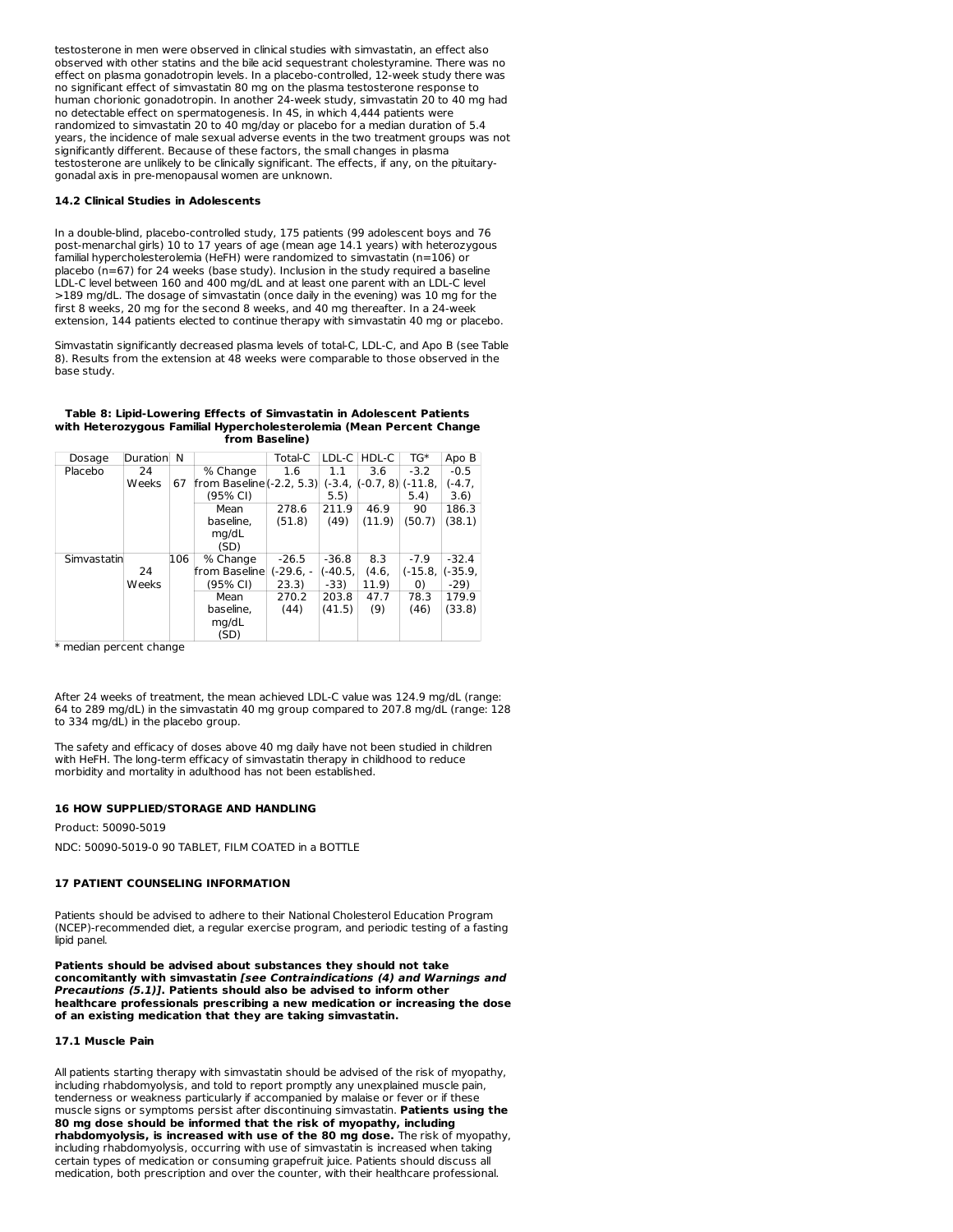# **17.2 Liver Enzymes**

It is recommended that liver function tests be performed before the initiation of simvastatin, and thereafter when clinically indicated. All patients treated with simvastatin should be advised to report promptly any symptoms that may indicate liver injury, including fatigue, anorexia, right upper abdominal discomfort, dark urine or jaundice.

# **17.3 Pregnancy**

Women of childbearing age should be advised to use an effective method of birth control to prevent pregnancy while using simvastatin. Discuss future pregnancy plans with your patients, and discuss when to stop taking simvastatin if they are trying to conceive. Patients should be advised that if they become pregnant they should stop taking simvastatin and call their healthcare professional.

### **17.4 Breastfeeding**

Women who are breastfeeding should not use simvastatin. Patients who have a lipid disorder and are breastfeeding should be advised to discuss the options with their healthcare professional.

 $\mathcal{L}_\text{max} = \mathcal{L}_\text{max} = \mathcal{L}_\text{max} = \mathcal{L}_\text{max} = \mathcal{L}_\text{max} = \mathcal{L}_\text{max} = \mathcal{L}_\text{max} = \mathcal{L}_\text{max} = \mathcal{L}_\text{max} = \mathcal{L}_\text{max} = \mathcal{L}_\text{max} = \mathcal{L}_\text{max} = \mathcal{L}_\text{max} = \mathcal{L}_\text{max} = \mathcal{L}_\text{max} = \mathcal{L}_\text{max} = \mathcal{L}_\text{max} = \mathcal{L}_\text{max} = \mathcal{$ 

Manufactured for: Northstar Rx LLC Memphis, TN 38141.

Manufactured by: Aurobindo Pharma Limited Unit-VII (SEZ) Mahabubnagar (Dt)-509302 India.

M.L.No.: 22/MN/AP/2009/F/R

Revised: 10/2020

# **SIMVASTATIN TABLET, FILM COATED**



| <b>SIMVASTATIN</b>                                    |                   |                                                                 |                                                                   |                    |                          |                 |                 |  |
|-------------------------------------------------------|-------------------|-----------------------------------------------------------------|-------------------------------------------------------------------|--------------------|--------------------------|-----------------|-----------------|--|
| simvastatin tablet, film coated                       |                   |                                                                 |                                                                   |                    |                          |                 |                 |  |
|                                                       |                   |                                                                 |                                                                   |                    |                          |                 |                 |  |
| <b>Product Information</b>                            |                   |                                                                 |                                                                   |                    |                          |                 |                 |  |
|                                                       |                   |                                                                 |                                                                   |                    |                          |                 |                 |  |
| <b>Product Type</b>                                   |                   | <b>HUMAN PRESCRIPTION</b><br>DRUG                               | <b>Item Code</b><br>NDC:50090-5019(NDC:16714-<br>(Source)<br>683) |                    |                          |                 |                 |  |
| <b>Route of Administration</b>                        |                   | ORAL                                                            |                                                                   |                    |                          |                 |                 |  |
|                                                       |                   |                                                                 |                                                                   |                    |                          |                 |                 |  |
|                                                       |                   |                                                                 |                                                                   |                    |                          |                 |                 |  |
| <b>Active Ingredient/Active Moiety</b>                |                   |                                                                 |                                                                   |                    |                          |                 |                 |  |
|                                                       |                   | <b>Ingredient Name</b>                                          |                                                                   |                    | <b>Basis of Strength</b> |                 | <b>Strength</b> |  |
|                                                       |                   | SIMVASTATIN (UNII: AGG2FN16EV) (SIMVASTATIN - UNII: AGG2FN16EV) |                                                                   | <b>SIMVASTATIN</b> |                          |                 | 20 mg           |  |
|                                                       |                   |                                                                 |                                                                   |                    |                          |                 |                 |  |
|                                                       |                   |                                                                 |                                                                   |                    |                          |                 |                 |  |
| <b>Inactive Ingredients</b>                           |                   |                                                                 |                                                                   |                    |                          |                 |                 |  |
| <b>Ingredient Name</b><br><b>Strength</b>             |                   |                                                                 |                                                                   |                    |                          |                 |                 |  |
| <b>ASCORBIC ACID (UNII: PO6CK8PD0R)</b>               |                   |                                                                 |                                                                   |                    |                          |                 |                 |  |
| <b>LACTOSE MONOHYDRATE (UNII: EWQ57Q8I5X)</b>         |                   |                                                                 |                                                                   |                    |                          |                 |                 |  |
| MICROCRYSTALLINE CELLULOSE (UNII: OP1R32D61U)         |                   |                                                                 |                                                                   |                    |                          |                 |                 |  |
| STARCH, CORN (UNII: 08232NY3SI)                       |                   |                                                                 |                                                                   |                    |                          |                 |                 |  |
|                                                       |                   | HYDROXYPROPYL CELLULOSE (1600000 WAMW) (UNII: RFW2ET671P)       |                                                                   |                    |                          |                 |                 |  |
| <b>HYPROMELLOSE 2910 (6 MPA.S) (UNII: 0WZ8WG20P6)</b> |                   |                                                                 |                                                                   |                    |                          |                 |                 |  |
| TITANIUM DIOXIDE (UNII: 15FIX9V2JP)                   |                   |                                                                 |                                                                   |                    |                          |                 |                 |  |
| <b>TALC</b> (UNII: 7SEV7J4R1U)                        |                   |                                                                 |                                                                   |                    |                          |                 |                 |  |
| CITRIC ACID MONOHYDRATE (UNII: 2968PHW8QP)            |                   |                                                                 |                                                                   |                    |                          |                 |                 |  |
| ISOPROPYL ALCOHOL (UNII: ND2M416302)                  |                   |                                                                 |                                                                   |                    |                          |                 |                 |  |
| MAGNESIUM STEARATE (UNII: 70097M6I30)                 |                   |                                                                 |                                                                   |                    |                          |                 |                 |  |
| <b>BUTYLATED HYDROXYANISOLE (UNII: REK4960K2U)</b>    |                   |                                                                 |                                                                   |                    |                          |                 |                 |  |
| FERRIC OXIDE RED (UNII: 1K09F3G675)                   |                   |                                                                 |                                                                   |                    |                          |                 |                 |  |
| FERRIC OXIDE YELLOW (UNII: EX43802MRT)                |                   |                                                                 |                                                                   |                    |                          |                 |                 |  |
|                                                       |                   |                                                                 |                                                                   |                    |                          |                 |                 |  |
| <b>Product Characteristics</b>                        |                   |                                                                 |                                                                   |                    |                          |                 |                 |  |
| Color                                                 | PINK (Light Pink) |                                                                 | <b>Score</b>                                                      |                    |                          | no score        |                 |  |
| Shape                                                 | ROUND (Biconvex)  |                                                                 | Size                                                              |                    |                          | 8 <sub>mm</sub> |                 |  |